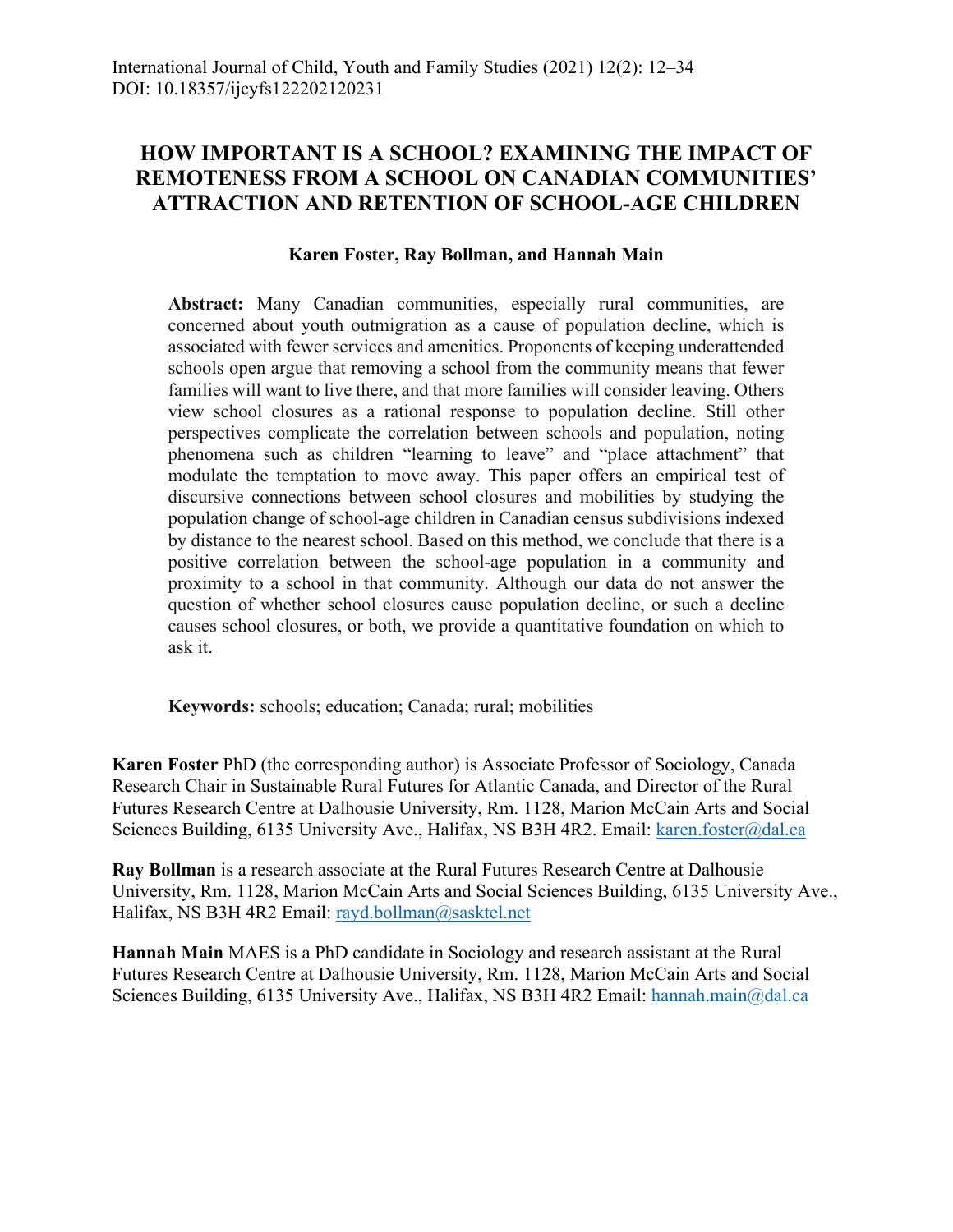Wherever populations are shrinking, aging, or stagnating, youth outmigration is a problem that policymakers try to solve. The presence of young people in communities is important for a variety of reasons. Some of these are symbolic — a youthful population is seen as having a future. Others are pragmatic — young people grow into adults who keep the community running by holding down jobs, doing volunteer work, and pumping money into local businesses and tax bases. There is thus significant interest in understanding how areas with shrinking and aging communities can create employment opportunities, amenities, and infrastructure in order to retain and attract young people, whether as children in young families or as young adults starting independent lives. One point of interest is to understand why young people raised in such communities have tended to leave them.

Scholarship from around the world has been fairly consistent in categorizing the causes and consequences of youth outmigration. It has tended to focus on rural communities, which are more likely to be shrinking and aging compared to larger towns and cities. While "poorer quality of life is not an inevitable outcome of rural depopulation" (Peters, 2019, p. 637), a high rate of rural outmigration, especially of young people, has been found to have deleterious economic, social, political, and cultural effects on the communities left behind. When agglomeration, decline, or restructuring impact local industry and commerce (Alasia, 2010), communities face a loss of amenities like churches, banks, and health centres; a "growing dependency by residents on neighbouring market towns and cities" (Stockdale, 2004, p. 187); and a host of social impacts, including business succession planning challenges, school closures, and the burden of volunteering falling on older residents (Harling-Stalker & Phyne, 2014).

In Canada, concerns about youth outmigration have at times crystallized around school closures and consolidation (Corbett, 2014; Geraghty, 2017; Oncescu, 2014; Schollie et al, 2017). Thousands of schools have been permanently closed in Canadian communities since the 1990s, often despite considerable outcry from the people affected (Seasons et al., 2017). In almost every case of a rural school closure, the community's population had been declining for decades until, finally, the number of students diminished to the point where authorities felt closure was necessary. At the centre of the community response to school closures in Canada is the belief that schools are more than just sites for education. They are at the "heart" of communities, contributing to identity, belonging, volunteerism, and sociality (Gollam, 2017). But they are also generally believed to play a critical role in youth attraction, retention, and outmigration: the closure of a school may easily be interpreted as a sign that the community itself is dying (Šūpule & Søholt, 2019).

It is logical that young families would take the presence or absence of a school into consideration when deciding where to live, and that a lack of schools in a community might lead a family with children to move away. This logic is partially backed up by empirical research on youth mobilities, in Canada and elsewhere, most of it qualitative. Such research, which is discussed later in this article, shows that the presence or absence of a school affects how young people and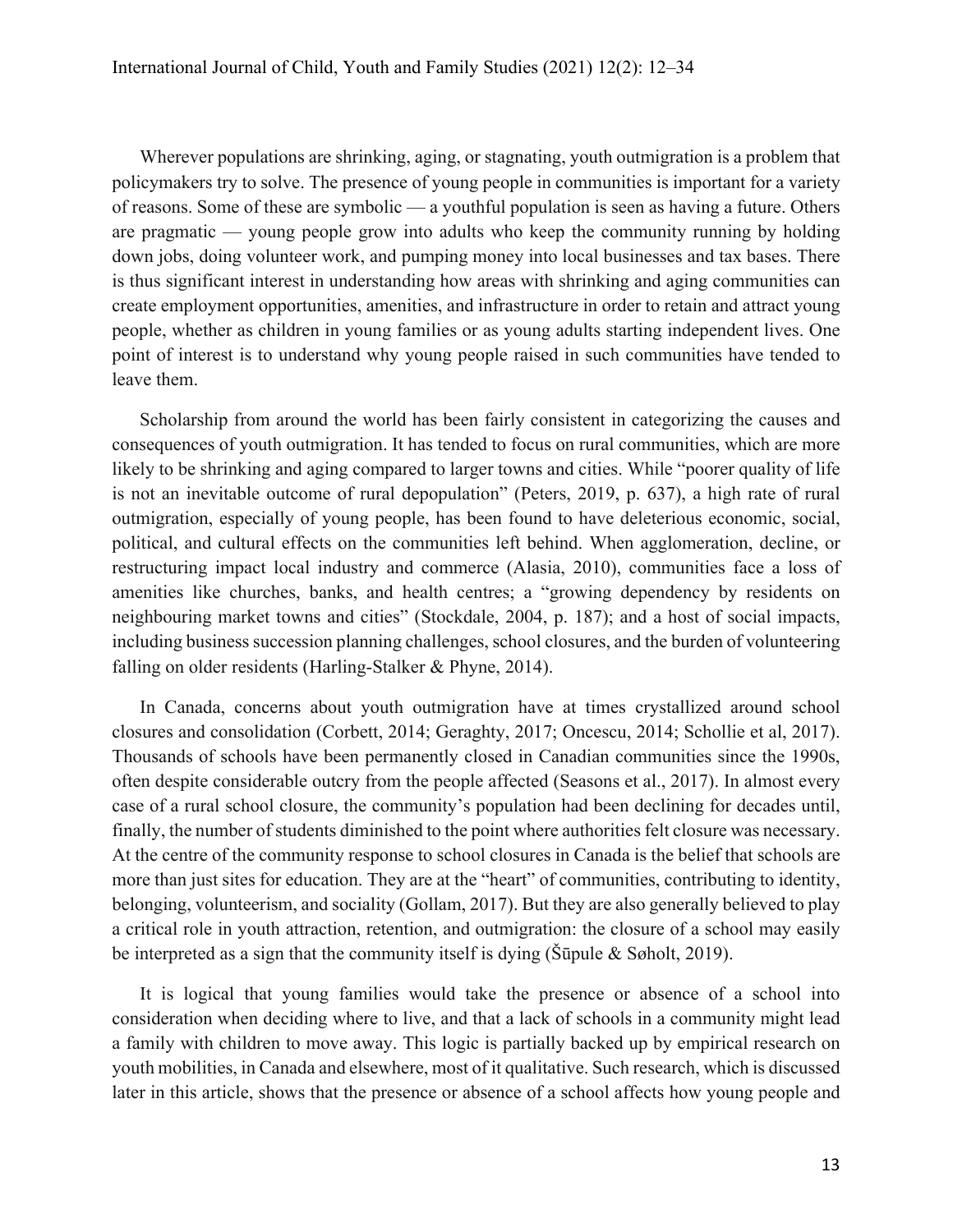their families regard their communities, and whether they are able to envisage a future in them. But significantly less research has been done worldwide, and none in Canada, to quantify the impact a school has on youth mobility. In this article, we seek to begin this work in Canada by linking a Statistics Canada index of remoteness to schools by census subdivision (CSD) to census data on CSD-level population changes. We ask whether there has been any correlation between a community's access to an elementary or secondary school and its loss or gain of young people between the 2011 and 2016 censuses.

We begin by reviewing research on the role of schools in youth retention, attraction, and outmigration. We next introduce our methodology, explaining the calculation and rationale behind the school accessibility indices, then present the findings from our analysis. We conclude by connecting the findings to our initial question: is there a correlation between access to public schools and the size of the change in the school-age children population at the community level?

#### *Mobility and Residential Choice*

Over the last fifty years, many rural Canadian communities have suffered a gradual loss of jobs, which has in turn driven population decline. The rural problematic (Hallstrom, 2018), at least in Canada, stems in part from the relative increase in the value of human time relative to the price of capital (i.e., machines), which means that enterprises have an incentive to substitute machines for labour. Rural communities are able to sell more and more of their products (especially agricultural) and services with less and less labour. Thus, in order to grow, or even maintain, their workforces, these communities must find something new to produce. But not all communities are able to add to their existing products and services. In time, the decline in employment drives a decline in population (Foster, 2018).

Accordingly, when young adults from rural communities in Canada and elsewhere make choices about where to live, they have been found to move away in search of rewarding, stable, well-paid employment (Cairns, 2014; Power, 2017; Sherman, 2014) including specific jobs, such as those in the so-called "creative class", that are perceived to be more plentiful in cities (Florida, 2003). At the same time, scholars have increasingly emphasized that employment is not necessarily the most important factor (Artz & Yu, 2011; Cairns, 2017; Halfacree, 2004; Ní Laoire, 2000; Rérat, 2014) in young people's mobility decisions, which intersect with considerations and events that are best understood as biographical (Cairns, 2017). Numerous studies have revealed the powerful influence of "place attachment" on whether young people stay, go, or come back (Artz & Yu, 2011; Cassidy & McGrath, 2015; Janning & Volk, 2017; Leyshon, 2008; McMillan Lequieu, 2017; Morse & Mudgett, 2017; Pedersen, 2018; Simões et al., 2019; Wiborg, 2004). Young families, whose mobilities are mostly determined by parents, have been found to move in search of good jobs, but also to prioritize safe, quiet places to raise children, and to move or return to places to which they feel some attachment or have family and friendship ties (Cook & Cuervo, 2020; Eacott & Sonn, 2006). If there is one sentiment that characterizes contemporary scholarship on youth outmigration, it is a resistance to focusing solely on the economic factors of migration over the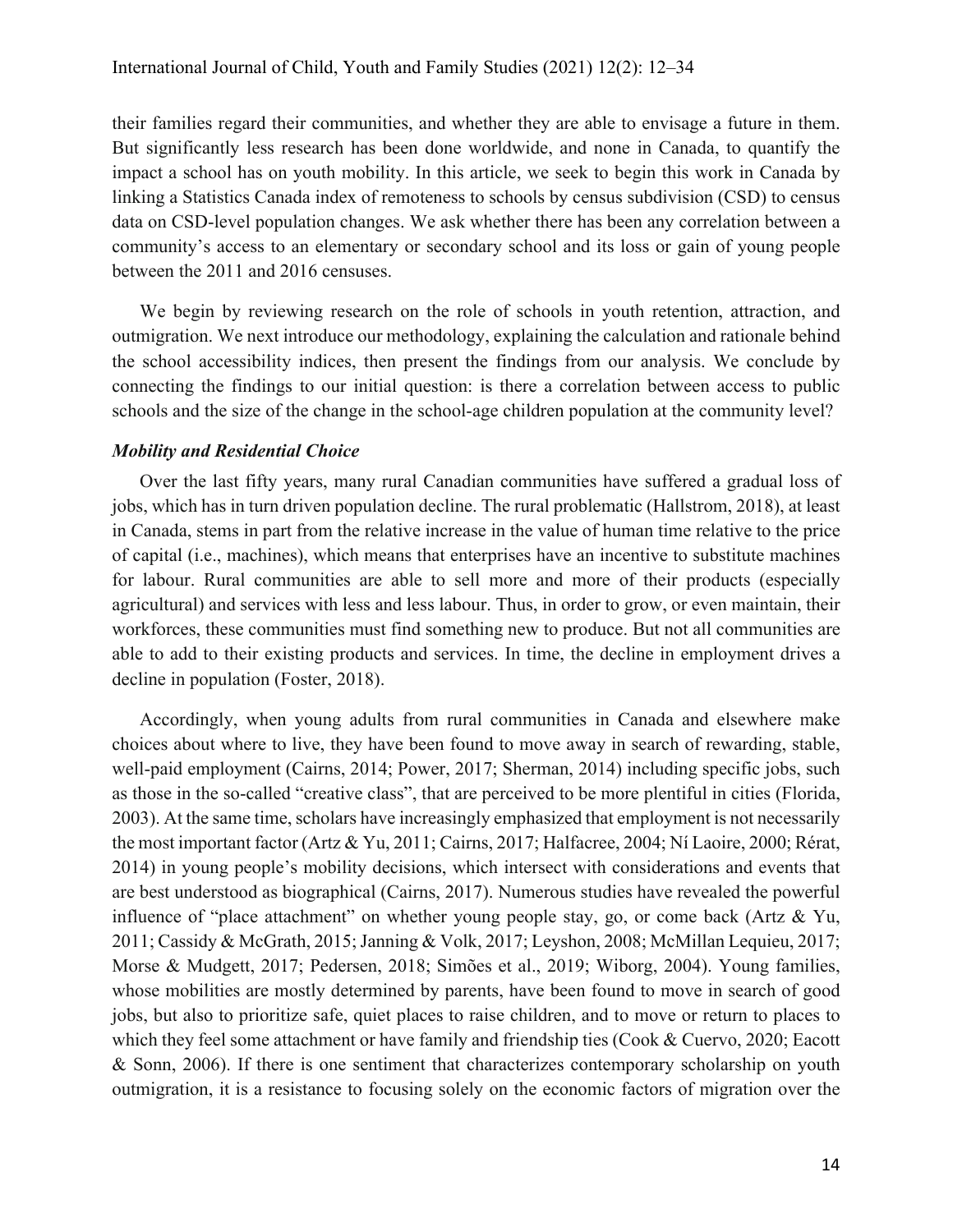many noneconomic factors that shape young peoples' mobilities (Halfacree, 2004; Malatest & Associates, 2002).

The outmigration of older youth is also only one piece of the complex mobility equation. Economics professor Charles Tiebout proposed a model of local expenditures in 1956, arguing that people reveal their preferences for local public services — including schools — by choosing to live in places with the services they want (Tiebout, 1956). The notion that residents "vote with their feet", choosing a community for its level of public services, is still persuasive. Tiebout's model was tested empirically by Gramlich and Rubinfeld (1982) in Michigan, where they found that this mechanism impacted urban more than rural areas. Tiebout's theory is undergirded by the assumption that there is no cost of moving for households; however, one possible reason for the urban–rural difference is that the actual cost of moving from district to district in rural areas is likely higher, meaning that families are less likely to move for a change in services. Banzhaf and Walsh (2008) tested whether Tiebout's theory applied in the case of one specific public good, namely air quality. They found that changes in air quality in communities are correlated with migration to or from these communities. These, along with other empirical tests of Tiebout's theory (Epple & Sieg, 1999; Hoyt & Rosenthal, 1997), confirm the real estate industry cliché that when it comes to choosing a place to live, there's nothing more important than location, location, location. However, the difference between locations in the United States is shrinking: in a study of U.S. municipalities from 1870 to 1990, Rhode and Strumpf (2003) found "a wide variety of preference and policy variables indicate that communities (as measured by municipalities and counties) have become more alike" (p. 1672). While we do not know for certain if Canada has seen a similar convergence, we may assume that preferences regarding public services may sometimes be a factor driving residential choice, but that the differences between public services in different communities may often be too minor to play an important role.

## *Schools and the Migration of Parents With Children*

There is some evidence that the availability of a good local school is a contributing factor when young people elect to either remain in or return to their home area (Pedersen & Gram, 2018), when young families' choose a place to settle with their children (Wulff et al., 2008, p. 121; Schollie et al., 2017, p. 17), and when businesses decide where to set up shop (McGranahan et al., 2010; Schollie et al., 2017, p. 17). On the other hand, some studies question the link between school closures and outmigration. Egelund and Laustsen (2006) found through case studies of 30 Danish communities where schools had closed that the expected "devastating effects" were rare: in the majority of communities with the most significant population declines, the school closures were a consequence, not a cause, whereas in thriving communities, the schools had been repurposed as community spaces. Likewise, using data from rural Germany, Barakat (2014) found no evidence to support expectations of dramatic population decline following school closures. A more recent study in Portugal by Marques et al. (2020) reported similar findings, leading the researchers to conclude that decisions about school closures should be made on the basis of the extant population's quality of life, and not with the goal of attracting or retaining population. Elshof et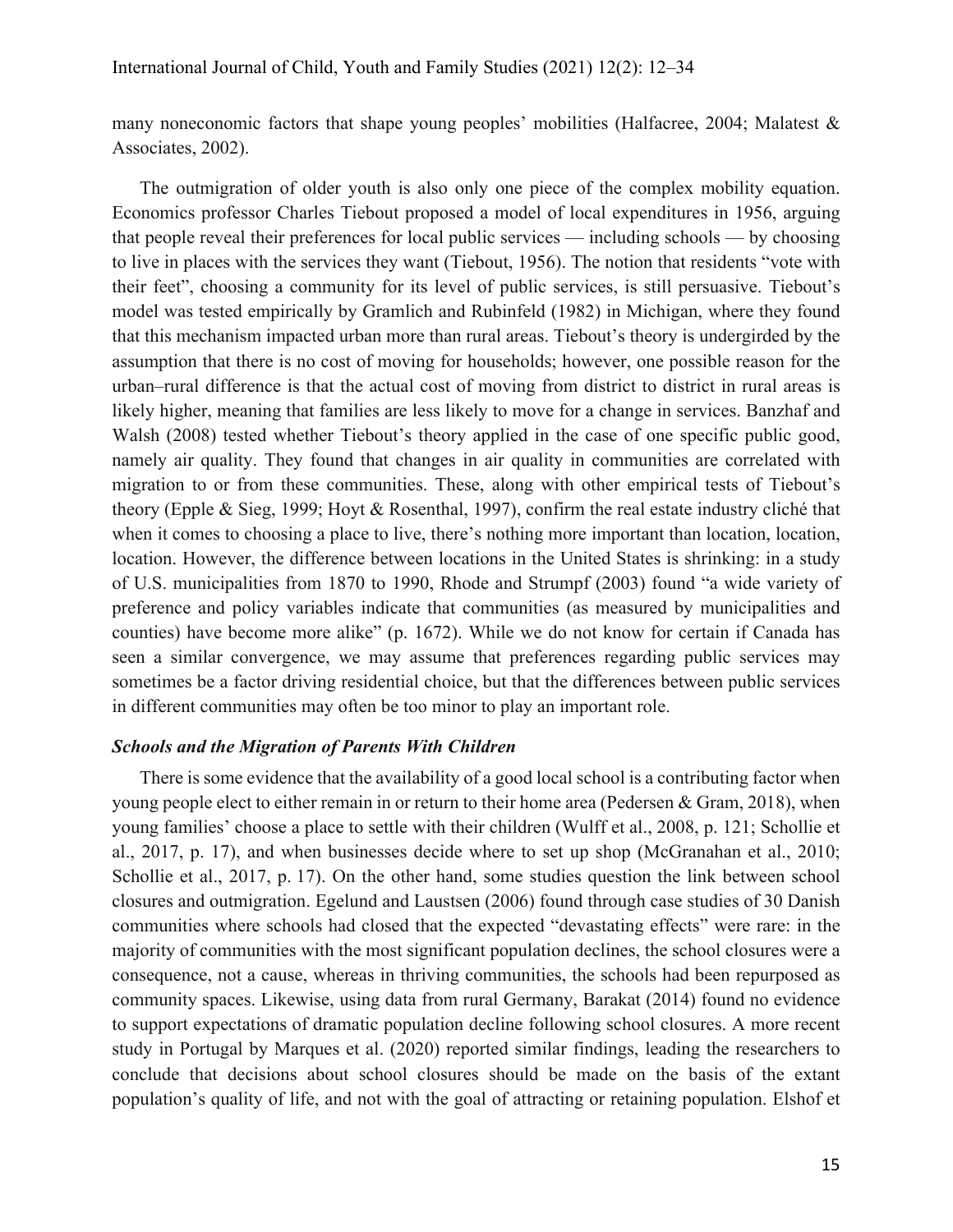al. (2015) found more complicated patterns: their data from the Netherlands showed that villages without primary schools and villages whose primary school closed during the study period had higher rates of family outmigration than did villages with primary schools, but all villages had similar rates of family inmigration. In other words, the absence of a primary school was correlated with families moving out, but did not affect the flow of new families moving in.

If families do not simply choose a community on whether it has a school, they might do so based on quality of the schooling available to its residents. Literature on the correlation between residential choice and school quality is lacking in the Canadian context, but research elsewhere, even in places where schools are differently governed and funded, can provide useful insights. There is a significant body of such literature coming from the United States (e.g., Bayer et al., 2007; Clapp et al., 2008; Gehrke et al., 2019; Rothstein, 2006). Brunner and colleagues (2012), in a study of U.S. school districts, found that the introduction of interdistrict school choice — the possibility of choosing a school that is not the nearest to your house — resulted in an increase of population density and housing values. The implication is that when there are more schools to choose from in an area, it becomes a more attractive place for families to live. Similarly, when measuring school quality according to test scores, Bayoh and colleagues (2006) found that in Columbus, Ohio, school quality was positively correlated with residential choice. However, as Myers and Gearin (2001) argued, the importance of school quality when it comes to residential preferences declines as people get older. For young families, the presence of a good local school is important when choosing a place to live, but this is not generally true for others.

The presence or absence of a local school can also have effects on long-term mobility: the presence of a good school in the community may affect not just the mobility decisions of parents choosing where they want to raise their children, but also the mobility decisions of those children when they have grown up. This is because schools can foster place attachment for both adults and children. Community schools are places where children learn alongside their neighbours; parents and other community members can volunteer; and some community members find stable employment as teachers and support staff, as studies in The Netherlands (Elshof & Bailey, 2015), the United States (Howley & Howley, 2006; Lyson, 2002), New Zealand (Kearns et al., 2009), and Canada (Schollie et al., 2017) have shown. This research, and public discussions about school closures, remind us that the presence of a school in a community is perceived by residents to benefit the whole community, not just children (Tetanish, 2013), and schools become part of the community social fabric. If students are transported outside of their local community for school from a young age, if their parents rarely visit the school, and if their teachers do not live in the same community as the students, their place attachment to the community may suffer. It may be easier to leave a place that you have been used to leaving since your schooling began.

Qualitative research with rural young people in Europe and in the United States has also shown that they consider leaving town after high school to be just another part of the life course (Nugin, 2014; Sharp et al., 2020; Smith & Sage, 2014; Stockdale & Catney, 2014), particularly if the next step is post-secondary education. The fact that most post-secondary institutions, especially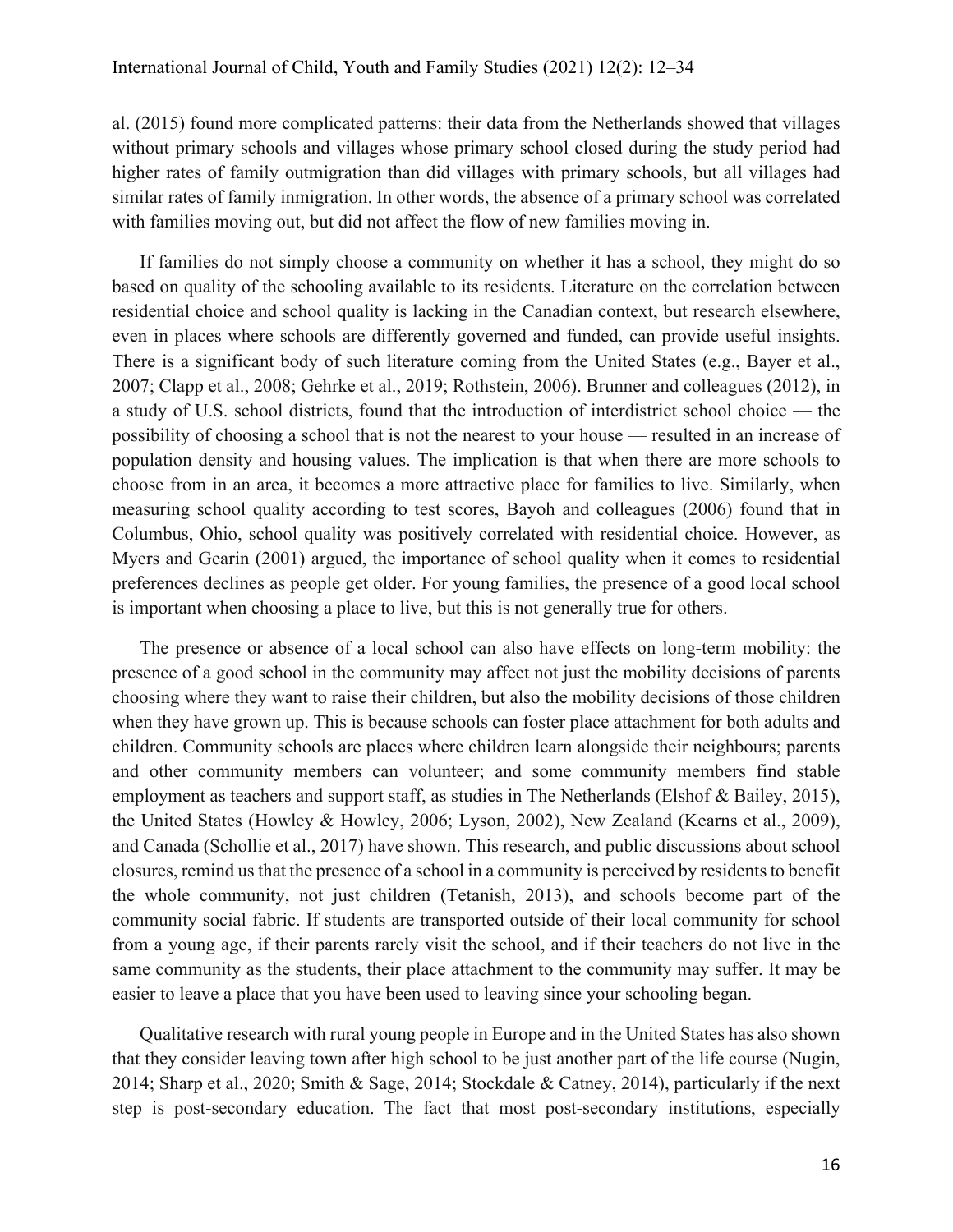universities, are in urban centres, means that rural youth are unlikely to be able to attend college or university while staying in place, and thus that many Canadian young adults migrate away from their home communities to pursue further education after high school (Walsh, 2009; 2013). On the surface, this tendency is straightforward but it is important to note that although proximity to a post-secondary institution is indeed consequential, participation is also mediated by socioeconomic and other factors. For example, one recent study found that young people from the northern parts of Canada's provinces who live farther from a college or university are less likely to attend, but their parents' income and encouragement mediate this "locational effect" (Zarifa et al, 2018). An older Canadian study found that distance did not determine overall post-secondary enrolment, but young people at greater distance from universities (and typically more rural) were more likely to enrol in a community college (Frenette, 2002; Looker, 2010). On one level, distance thus induces a closing off of certain opportunities. At the same time, since community colleges typically focus on "training" workers for local, specific jobs, this choice of post-secondary education by rural students might facilitate their being able to stay in the rural community while qualifying for a better paying job.

There is also a deeper, more subjective process taking place. For rural youth, social mobility is symbolically linked to geographic mobility: according to Canadian sociologist Michael Corbett (2010), rural public schools are largely responsible for driving mobility through "a complex of routine practices which privilege and valorize an exodus from the locale" (p. 236). As he wrote, "rather than support place-based ways of knowing and established social, economic and cultural networks in rural and coastal communities, the school has typically stood in opposition to local lifeworlds" (2007, p. 10; see also Huang et al., 1996). In other words, the rural school, with its standardized curriculum, prepares students for a future away from their rural hometown. The result is that rural students "learn to leave", as the pedagogy of rural schools is reinforced by rural parents, most of whom encourage students to obtain postsecondary education and subtly convey the message that to move out geographically is to move up socially (Looker & Naylor, 2009; Huang et al., 1996). The loss of young people who leave for further education is experienced not only as a general loss of population, but also as a "brain drain" that sees the most educated leave their communities, depriving those places of valuable skills and experience (Hillier et al., 2020; Sherman & Sage,  $2011$ ) — although it is important to note that there is lower demand for higher skilled workers in rural communities (Alasia & Magnusson, 2005).

Thus, there is a paradox in the literature around schools and youth mobilities. As discussed above, community schools play a demonstrable role in encouraging and linking social and spatial mobility — the "learning to leave" effect — but in other studies schools have also been found to be critical for attracting families with youth and retaining them in the community. As Tieken (2014)found in Arkansas, "a school — and especially a school district — gives a rural community state money and creates leadership positions: it provides resources, the ability to control them, and a voice" (p. 158). Studying school closures in Chicago, Ewing (2018) concluded that "in losing a school one loses a version of oneself — a self understood to be a member of a community, living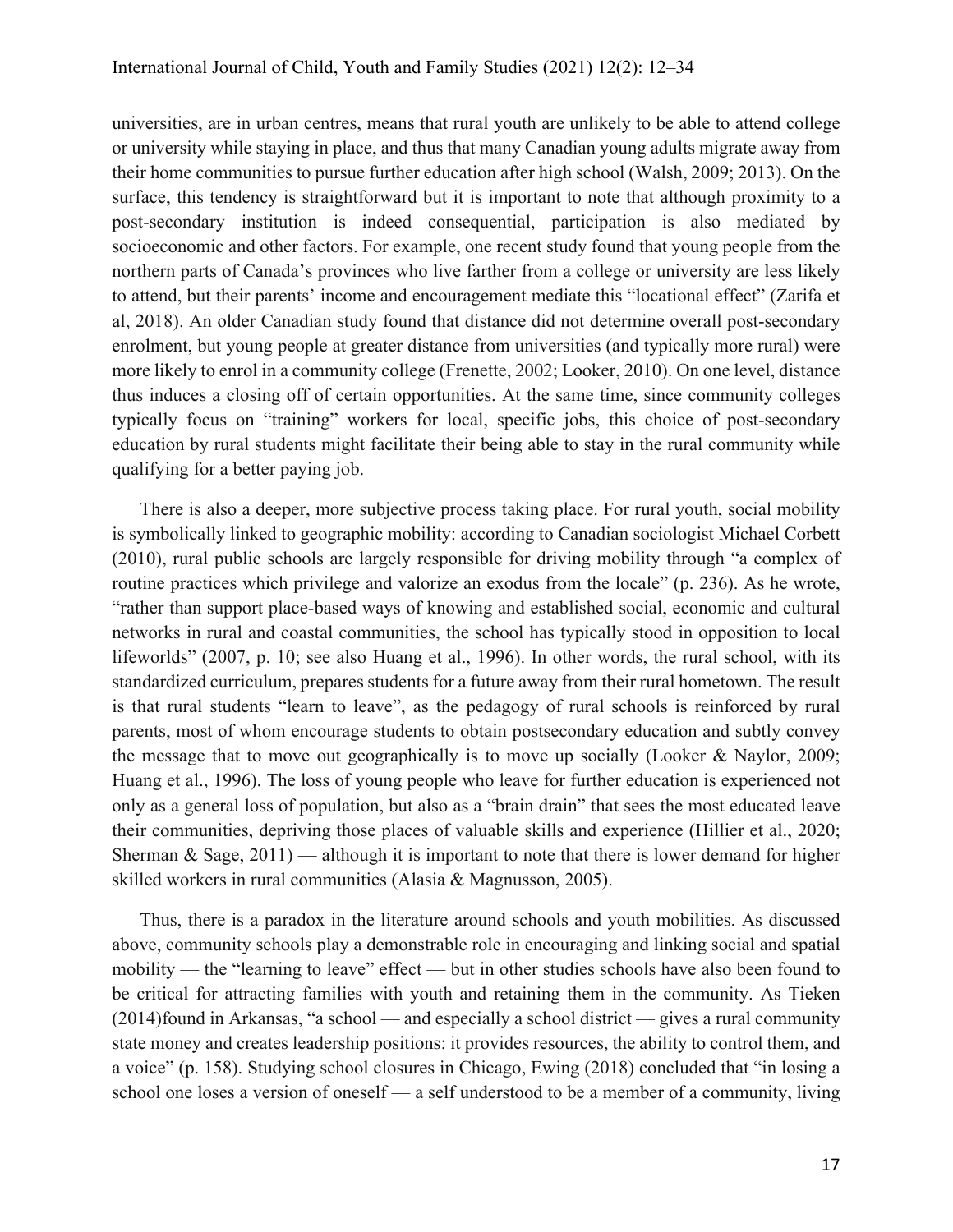and learning in relation to other community members" (p. 131). Indeed, one study in Latvia and Sweden concurred, stating that, because schools so often serve as multidimensional community hubs, "in the context of depopulation, people often see the closing of rural schools as a sign that rural areas are 'dying' " (Šūpule & Søholt, 2019).

There are some grounds, therefore, to assume that schools are important to rural communities for attracting and retaining parents of young children, even as, at the same time, they prepare rural high school students to leave. But extant research does not uniformly support this assumption. Indeed, the weight of evidence suggests that schools follow population trends rather than the converse. Moreover, there is little quantitative research on the roles of schools in youth mobilities. There is thus value in inquiry that focuses on actual population movement rather than perceptions and mobility intentions, and that examines a large number of cases for patterns and correlations rather than relying on in-depth qualitative interviews with fewer cases.

The present article takes up this challenge, using a school remoteness index, developed by Alasia et al. (2017) for all CSDs in Canada, to check for correlations between remoteness to schools and population changes at the CSD level. The index, and our methodological approach, are discussed next.

### **Methodology**

We use the index of remoteness to a school (for elementary and secondary education separately) that was calculated by Alasia et al. (2017). The index is calculated at the CSD level. In official Canadian usage, a CSD is an incorporated town or municipality (as determined by provincial and territorial legislation), or an area treated equivalently for statistical purposes (e.g., First Nations reserve<sup>1</sup>, unorganized territory). The index, which ranges from 0.0 to 1.0, is based on the road distance from each CSD without a school to the nearest CSD with a school. Each CSD with a school was assigned a remoteness index of zero. CSDs without schools and not connected to a road network were not assigned an accessibility index. For all other CSDs, the first step was to calculate the distance to the nearest school as a ratio of the distance to the most remote school.

We took the index of remoteness to elementary and secondary education for every CSD in Canada, and matched it with CSD-level population counts for young people (aged 0–19) from the 2011 and 2016 censuses. The population counts were stratified into three cohorts by age in years, with ranges 0 to 4, 5 to 9, and 10 to 14 in 2011 (and, accordingly, 5 to 9, 10 to 14, and 15 to 19 in 2016). We then calculated the change in the size of each cohort between 2011 and 2016. For example, we counted the number in the youngest cohort (0–4) in 2011, and subtracted it from the number in that cohort in 2016 (when they were 5–9). It is important to note that we are not counting the same individuals for each census; rather, we are simply looking at the net change in the number of individuals. Some of the 0-to-4-year-olds from the 2011 count may well have taken part as 5-

<sup>&</sup>lt;sup>1</sup>Data on accessibility for First Nation reserves were not available at the time of writing due to the need for further verification of its accuracy, and are thus excluded from our analysis.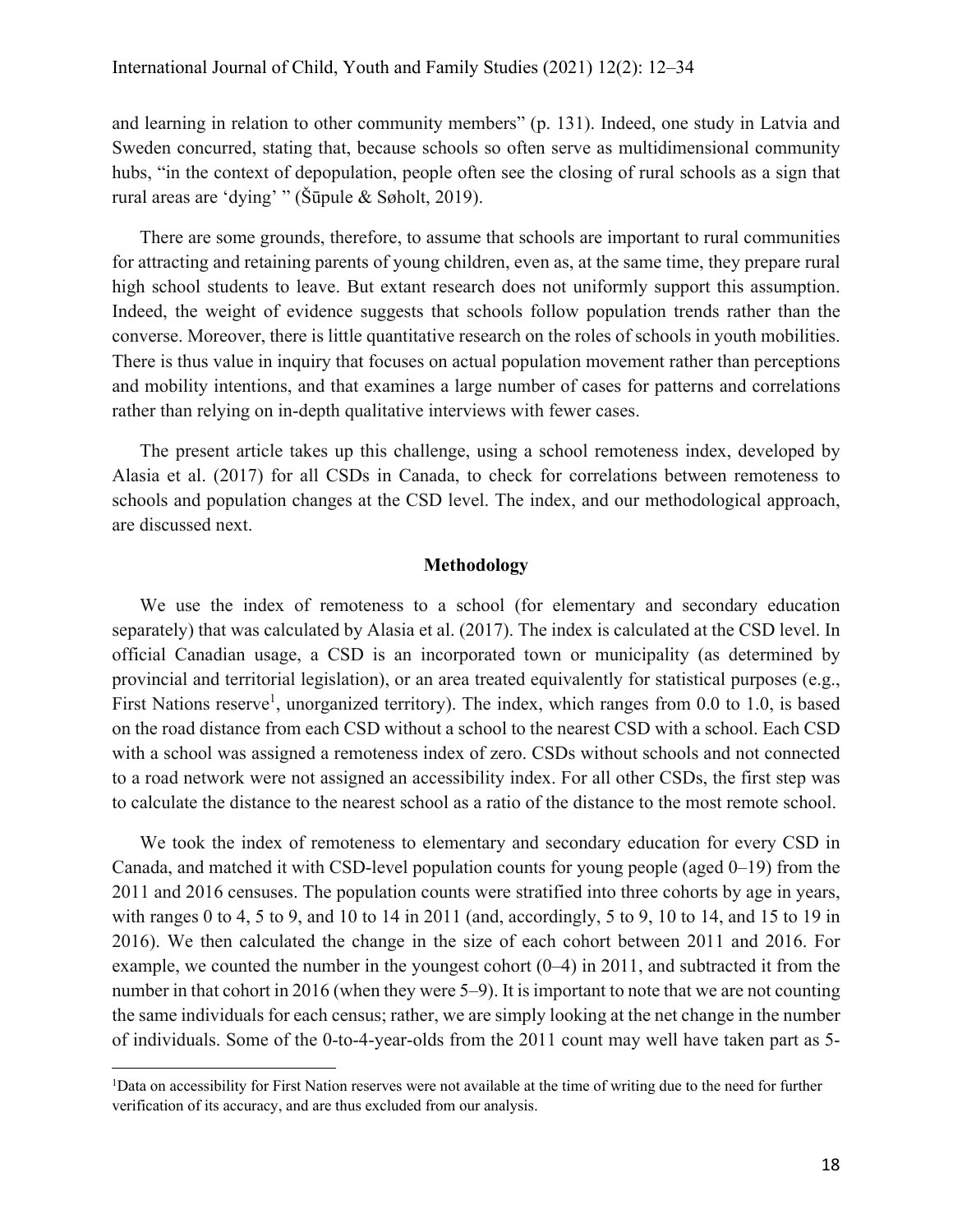to-9-year-olds in 2016, but some of them would have moved away and been replaced by different individuals of the same age. An increase in cohort size from 2011 to 2016, then, should be interpreted as an indication that a CSD, by some combination of retaining, replacing, and adding cohort members, has experienced a net influx. The results are summarized next in Figures 1 to 4, where the size of the remoteness index and the size of the population change have been classified into ranges for ease of interpretation. Tabular results, with more detail, are presented in Tables 1 to 4 in the Appendix. The three highlighted rows in each table are the source of the data for the corresponding figure.

#### **Findings**

Across all age cohorts and analyses, we found that the majority of children live in a CSD with a school. The tables show that 53% of CSDs with children have an elementary school and 45% have a secondary school. However, given that the bulk of the population live in large urban centres, each of which has a school, well over 90% of Canadian children live in a CSD with a school. Only a very small proportion live in CSDs that lack a school, and so are classified as having some degree of remoteness, although the actual distance to the nearest school in another CSD varies widely, from close to very far. With this in mind, we present the results of the analysis.



Figure 1. *Communities Closer to an Elementary School Were More Likely To See an Increase in Children 5 to 9 Years of Age from 2011 to 2016*

*Note.* In this figure, a "community" is a census subdivision (CSD). A CSD is the general term for incorporated towns and municipalities (as determined by provincial/territorial legislation) or areas treated as equivalents for statistical purposes (e.g., First Nation reserves and settlements, and unorganized territories). First Nation reserves are not included. CSDs with no individuals in 2011 or 2016 in the target age groups are excluded. Also excluded are some municipalities in Manitoba without consistent data in 2011 and 2016 due to amalgamations in 2015. The index of remoteness was provided by Statistics Canada's Centre for Special Business Projects. \*"No change" includes (a) CSDs with  $a \pm 1\%$  change in the number of children in the designated age cohort from 2001 to 2016, and (b) CSDs with less than 10 children in 2011 and less than 15 in 2016, in order to avoid the distortion of calculating a percentage change based on such small numbers.

The figure was assembled by Ray Bollman using data from Statistics Canada, Census of Population, 2011 and 2016.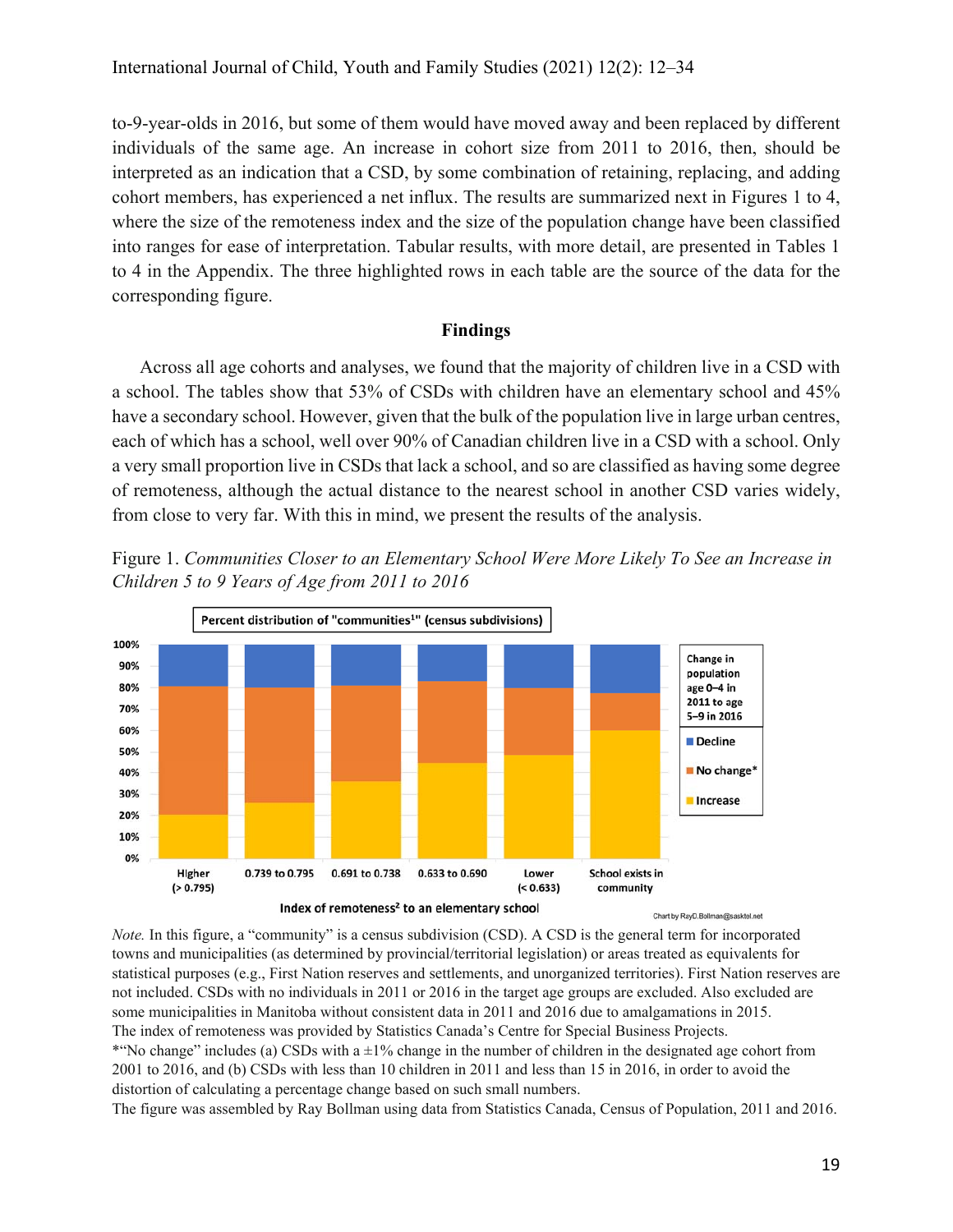Figure 1 shows, for each elementary school remoteness class, the distribution of communities (i.e., CSDs) by the size of the change in the number of individuals in the youngest cohort (aged 0– 4 in 2011). While the difference in population changes across communities with lower and higher remoteness to elementary schools is not dramatic, it is clear that communities with lower remoteness scores (i.e., those with better access to a school) were generally able to retain, replace, and attract more young children via migration of their parents between the two census years.

Figure 2 depicts the distribution of communities for the next cohort — children aged 5 to 9 in 2011 — and summarizes the correlation between these population changes and proximity to elementary schools. Its results are similar to those for the younger age categories in Figure 1, although a smaller proportion of communities in each remoteness class saw increases in this cohort of children compared to the younger cohort.

Figure 2. *Communities Closer to an Elementary School Were More Likely To See an Increase in Children 10 to 14 Years of Age from 2011 to 2016*



Chart by RayD.Bollman@sasktel.net

*Note.* In this figure, a "community" is a census subdivision (CSD). A CSD is the general term for incorporated towns and municipalities (as determined by provincial/territorial legislation) or areas treated as equivalents for statistical purposes (e.g., First Nation reserves and settlements, and unorganized territories). First Nation reserves are not included. CSDs with no individuals in 2011 or 2016 in the target age groups are excluded. Also excluded are some municipalities in Manitoba without consistent data in 2011 and 2016 due to amalgamations in 2015. The index of remoteness was provided by Statistics Canada's Centre for Special Business Projects. \*"No change" includes (a) CSDs with  $a \pm 1\%$  change in the number of children in the designated age cohort in the CSD from 2001 to 2016, and (b) CSDs with less than 10 children in 2011 and less than 15 in 2016, in order to avoid

the distortion of calculating a percentage change based on such small numbers.

The figure was assembled by Ray Bollman using data from Statistics Canada, Census of Population, 2011 and 2016.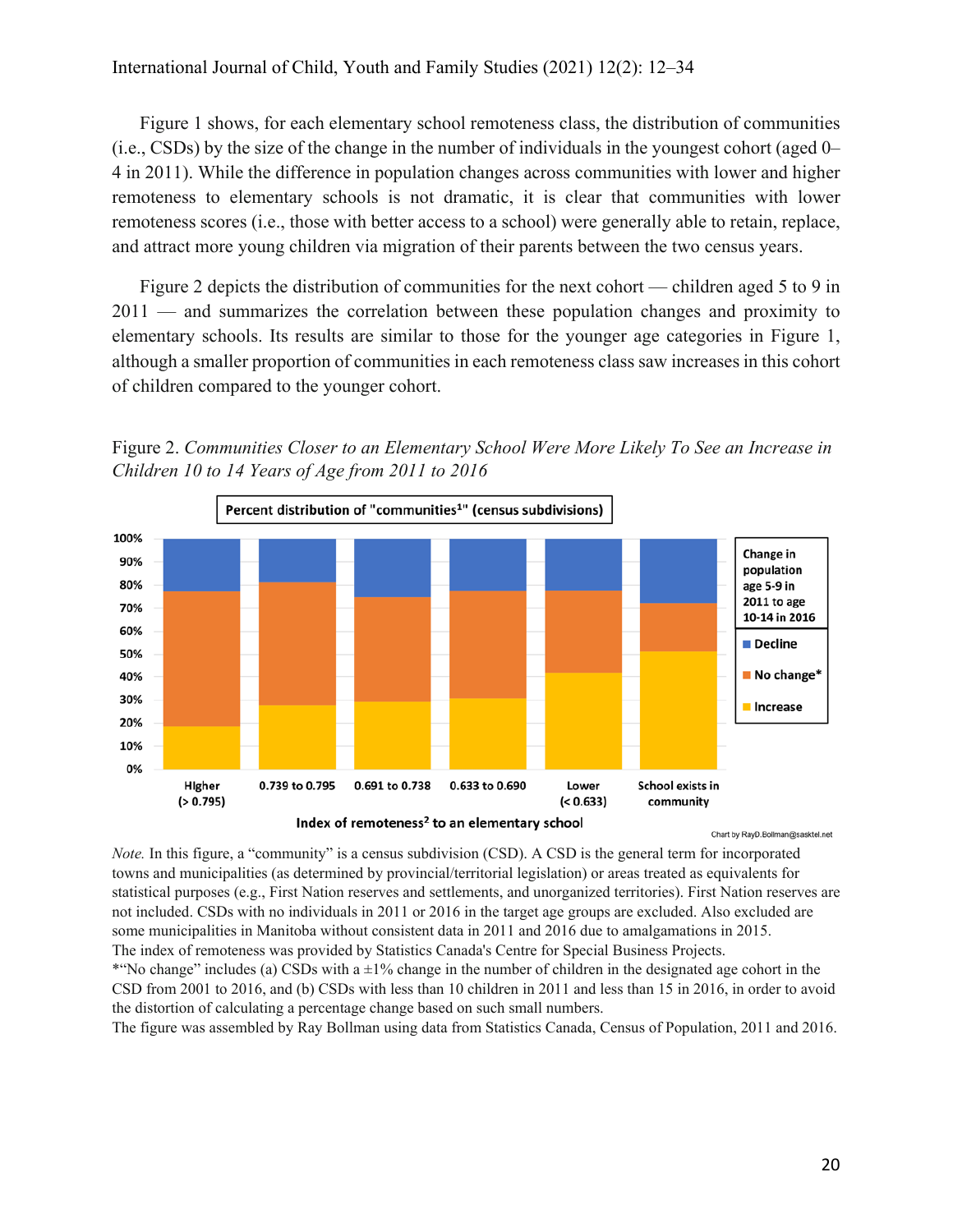Figure 3 covers the same cohort (aged 5–9 in 2011) but depicts the distribution of communities for each secondary school remoteness class, which children at the older end of the cohort (aged 8– 9 in 2011) would be likely to attend by 2016, when they were aged 10 to 12 years.





Chart by RayD.Bollman@sasktel.net

*Note.* In this figure, a "community" is a census subdivision (CSD). A CSD is the general term for incorporated towns and municipalities (as determined by provincial/territorial legislation) or areas treated as equivalents for statistical purposes (e.g., First Nation reserves and settlements, and unorganized territories). First Nation reserves are not included. CSDs with no individuals in 2011 or 2016 in the target age groups are excluded. Also excluded are some municipalities in Manitoba without consistent data in 2011 and 2016 due to amalgamations in 2015. The index of remoteness was provided by Statistics Canada's Centre for Special Business Projects. \*"No change" includes (a) CSDs with  $a \pm 1\%$  change in the number of children in the designated age cohort in the CSD from 2001 to 2016, and (b) CSDs with less than 10 children in 2011 and less than 15 in 2016, in order to avoid the distortion of calculating a percentage change based on such small numbers.

The figure was assembled by Ray Bollman using data from Statistics Canada, Census of Population, 2011 and 2016.

As Figure 3 shows, communities that are closer to a secondary school (i.e., that have a lower remoteness index) were more likely than communities farther away to see an increase in children aged 5 to 9 in 2011 and 10 to 14 in 2016.

Figure 4 shows the results when the next older cohort (aged 10–14 in 2011) is checked against CSD proximity to secondary schools. Again, we find that communities closer to a secondary school (those with a lower remoteness index) were more likely than those farther away to see an increase in this age cohort between 2011 and 2016.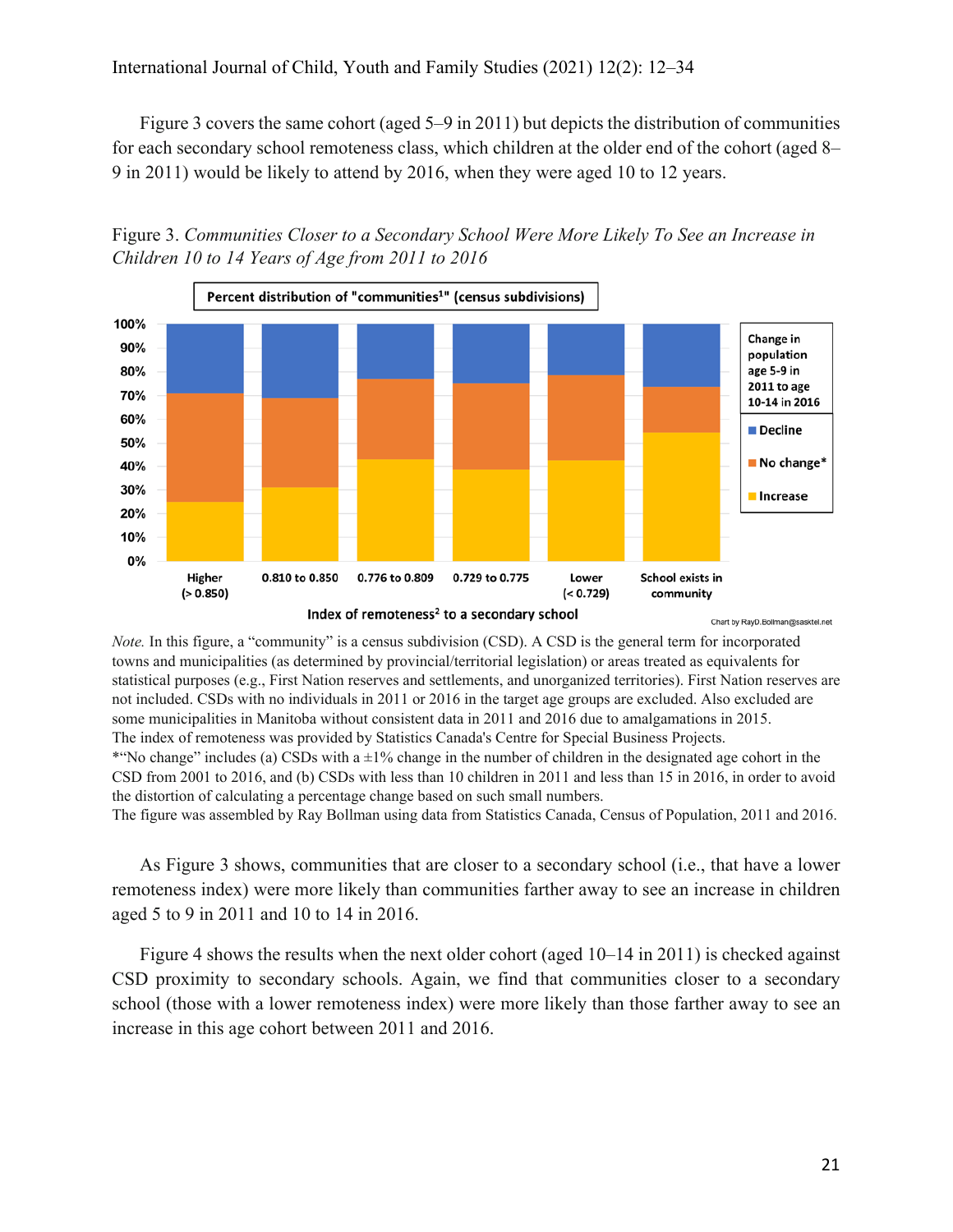Figure 4. *Communities Closer to a Secondary School Were More Likely To See an Increase in Children 15 to 19 Years of Age from 2011 to 2016*



*Note.* In this figure, a "community" is a census subdivision (CSD). A CSD is the general term for incorporated towns and municipalities (as determined by provincial/territorial legislation) or areas treated as equivalents for statistical purposes (e.g., First Nation reserves and settlements, and unorganized territories). First Nation reserves are not included. CSDs with no individuals in 2011 or 2016 in the target age groups are excluded. Also excluded are some municipalities in Manitoba without consistent data in 2011 and 2016 due to amalgamations in 2015. The index of remoteness was provided by Statistics Canada's Centre for Special Business Projects. \*"No change" includes (a) CSDs with  $a \pm 1\%$  change in the number of children in the designated age cohort in the CSD from 2001 to 2016, and (b) CSDs with less than 10 children in 2011 and less than 15 in 2016, in order to avoid the distortion of calculating a percentage change based on such small numbers.

The figure was assembled by Ray Bollman using data from Statistics Canada, Census of Population, 2011 and 2016.

#### *Limitations*

There are a number of points to bear in mind when interpreting the results presented above. First, some CSDs had very small numbers of people in any given cohort, creating some "noise" in the data: the small number of observations in these CSDs may skew results. All data are also rounded to the nearest multiple of 5, adding to the noise. We have attempted to dampen this by classifying communities with very small numbers of children in each age cohort (in our case, this applies to CSDs with 5, 10, or 15 individuals in an age group) whose populations changed by 5 or less between 2011 and 2016 as "no change", to avoid these changes being represented as potentially large percentage swings that could skew the data.

Second, any correlation between schools and migration decisions does not tell us clearly about the direction of the relationship — whether people choose not to live in a place because there is no school, or whether there is no school in a place because people choose not to live there, or both. The only way to examine this more deeply would be to carefully select CSDs in which a school had been built or closed during the study period and examine inflows and outflows of population every year to determine whether the school change or the population change came first. Our data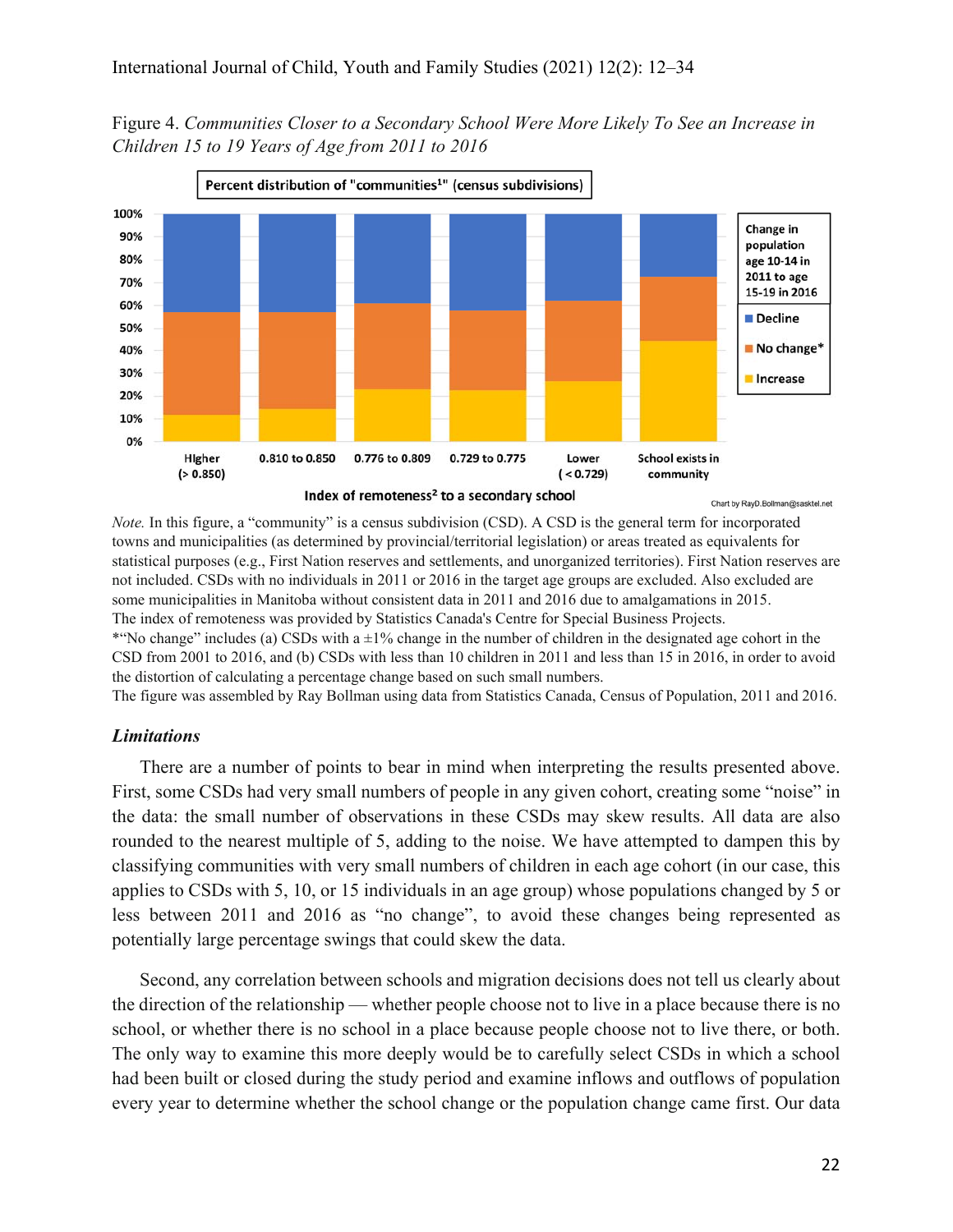also tell us only how close a school is to a given CSD, and nothing about school quality, so we do not capture movement that might happen as families move closer to subjectively determined "good" schools.

Third, population changes include internal migration within Canada, whether to a neighbouring CSD or from one end of the country to the other, and immigration and emigration. Some of the increases in population comprise newcomers to Canada, whose initial destination might be less likely to be based on school location than on other factors, such as employment alone, or the presence of a diaspora.

#### **Conclusion**

Despite the limitations noted above, the data analysed for this article provide support for the common belief that the presence of community schools helps communities, rural, urban, or otherwise, retain and attract young population. We find that communities closer to a school are more likely to see inmigration of school-age children. It is still likely that school closures follow population declines, and that school construction and maintenance tend to happen where there is adequate demand. However, none of this negates the possibility that a larger number of smaller schools could support population maintenance in rural communities. Our data show that the population effect that could be attributed to schools is not dramatic, at least not over the 5-year time period and within the cohorts examined here, but over longer periods of time, or in smaller communities where population losses and gains are more keenly felt, the link between schools and demographics may be more impactful.

Our analysis cannot address the paradox presented at the beginning of the article: we show support for the assertion that the presence of a school is correlated with population growth, but only among school-age children. We have no insight into the aggregate effects of the "learning to leave" (Corbett, 2007) phenomenon, as schools in places with increasing population may well be preparing their pupils for lives beyond the community, particularly if that community is rural. However, if the lessons from theories and studies of place attachment hold true, where one's school is will have an impact on where one feels most at home. Our analysis has provided a foundation for further quantitative research using the remoteness index to delve more deeply, perhaps in a multivariate analysis, into both the directionality of, and the factors mediating, the relationship between school accessibility and the change in the school-age population at the community level.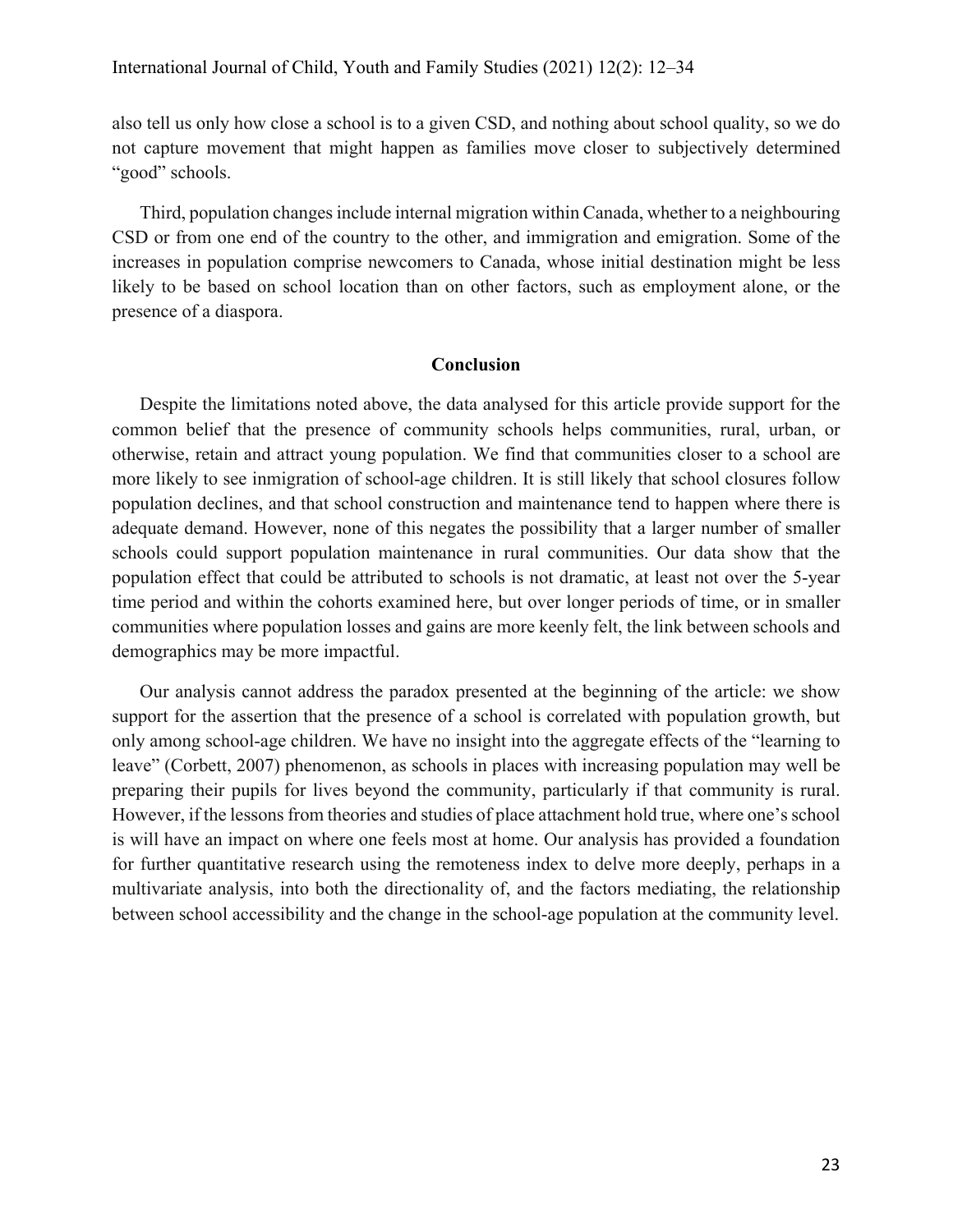## **References**

- Alasia, A. (2010). Population change across Canadian communities: The role of sector restructuring, agglomeration, diversification and human capital. *Rural and Small Town Canada Analysis Bulletin 8*(4) [Catalogue no. 21-006-XIE]. Statistics Canada. http://www.statcan.gc.ca/bsolc/olc-cel/olc-cel?catno=21-006-X&CHROPG=1&lang=eng
- Alasia, A., Bédard, F., Bélanger, J., Guimond, E., & Penney, C. (2017). *Measuring remoteness and accessibility: A set of indices for Canadian communities* [Reports on special business projects]. Statistics Canada. https://www150.statcan.gc.ca/n1/pub/18-001-x/18-001 x2017002-eng.htm
- Alasia, A., & Magnusson, E. (2005). Occupational skill level: The divide between rural and urban Canada. *Rural and Small Town Canada Analysis Bulletin, 6*(2) [Catalogue no. 21-006- XIE]. Statistics Canada. http://www5.statcan.gc.ca/olc-cel/olc.action?objId=21-006- X&objType=2&lang=en&limit=0
- Artz, G., & Yu, L. (2011). How ya gonna keep 'em down on the farm: Which land grant graduates live in rural areas? *Economic Development Quarterly*, *25*(4), 341–352. doi:10.1177/0891242411409399
- Banzhaf, H. S., & Walsh, R. P. (2008). Do people vote with their feet? An empirical test of Tiebout. *American Economic Review*, *98*(3), 843–863. doi:10.1257/aer.98.3.843
- Barakat, B. (2015). A 'recipe for depopulation'? School closures and local population decline in Saxony. *Population, Space and Place, 21*(8), 735–753. doi:10.1002/psp.1853
- Bayer, P., Ferreira, F., & McMillan, R. (2007). A unified framework for measuring preferences for schools and neighborhoods. *Journal of Political Economy*, *115*(4), 588–638. doi:10.1086/522381
- Bayoh, I., Irwin, E. G., & Haab, T. (2006). Determinants of residential location choice: How important are local public goods in attracting homeowners to central city locations? *Journal of Regional Science*, *46*(1), 97–120. doi:10.1111/j.0022-4146.2006.00434.x
- Brunner, E. J., Cho, S.-W., & Reback, R. (2012). Mobility, housing markets, and schools: Estimating the effects of inter-district choice programs. *Journal of Public Economics*, *96*(7), 604–614. doi:10.1016/j.jpubeco.2012.04.002
- Cairns, D. (2014). "I wouldn't stay here": Economic crisis and youth mobility in Ireland. *International Migration*, *52*(3), 236–249. doi:10.1111/j.1468-2435.2012.00776.x
- Cairns, D. (2017). Migration and tertiary educated youth: A reflexive view of mobility decisionmaking in an economic crisis context. *Children's Geographies*, *15*(4), 413–425. doi:10.1080/14733285.2016.1271940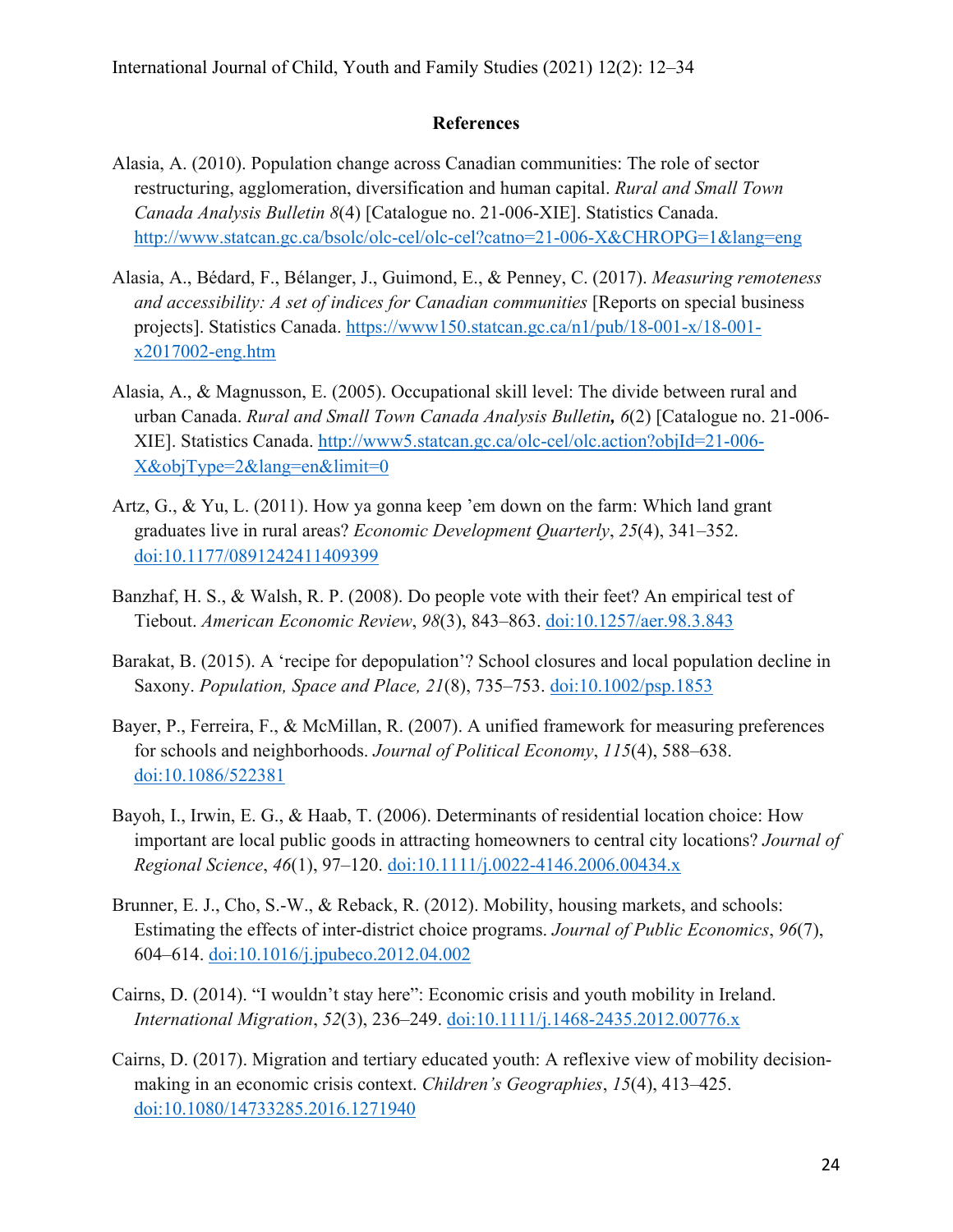- Cassidy, A., & McGrath, B. (2015). Farm, place and identity construction among Irish farm youth who migrate. *Journal of Rural Studies*, *37*, 20–28. doi:10.1016/j.jrurstud.2014.11.006
- Clapp, J. M., Nanda, A., & Ross, S. L. (2008). Which school attributes matter? The influence of school district performance and demographic composition on property values. *Journal of Urban Economics*, *63*(2), 451–466. doi:10.1016/j.jue.2007.03.004
- Cook, J., & Cuervo, H. (2020). Staying, leaving and returning: Rurality and the development of reflexivity and motility. *Current Sociology*, *68*(1), 60–76. doi:10.1177/0011392118756473
- Corbett, M. (2007). *Learning to leave: The irony of schooling in a coastal community*. Fernwood.
- Corbett, M. J. (2010). *Standardized individuality: Cosmopolitanism and educational decision‐ making in an Atlantic Canadian rural community*. *40*(2), 223–237. doi:10.1080/03057920903546088
- Corbett, M. (2014). Introduction: From Shinjuku to River John: The neoliberal juggernaut, efficiency, and small rural schools. *Alberta Journal of Educational Research*, *60*(4), 619–628.
- Eacott, C., & Sonn, C. C. (2006). Beyond education and employment: Exploring youth experiences of their communities, place attachment and reasons for migration. *Rural Society*, *16*(2), 199–214. doi:10.5172/rsj.351.16.2.199
- Egelund, N., & Laustsen, H. (2006). School closure: What are the consequences for the local society? *Scandinavian Journal of Educational Research*, *50*(4), 429–439. doi:10.1080/00313830600823787
- Elshof, H., & Bailey, A. (2015). The role of responses to experiences of rural population decline in the social capital of families. *Journal of Rural and Community Development*, *10*(1), 72–93.
- Elshof, H., Haartsen, T., & Mulder, C. H. (2015), The effect of primary school absence and closure on inward and outward flows of families. *Journal of Economic and Human Geography*, *106,* 625–635. doi:10.1111/tesg.12172
- Epple, D., & Sieg, H. (1999). Estimating equilibrium models of local jurisdictions. *Journal of Political Economy*, *107*(4), 645–681. doi:10.1086/250074
- Ewing, E. L. (2018). *Ghosts in the schoolyard: Racism and school closings on Chicago's South Side* (1<sup>st</sup> ed.). University of Chicago Press.
- Florida, R. (2003). Cities and the creative class. *City & Community*, *2*(1), 3–19. doi:10.1111/1540-6040.00034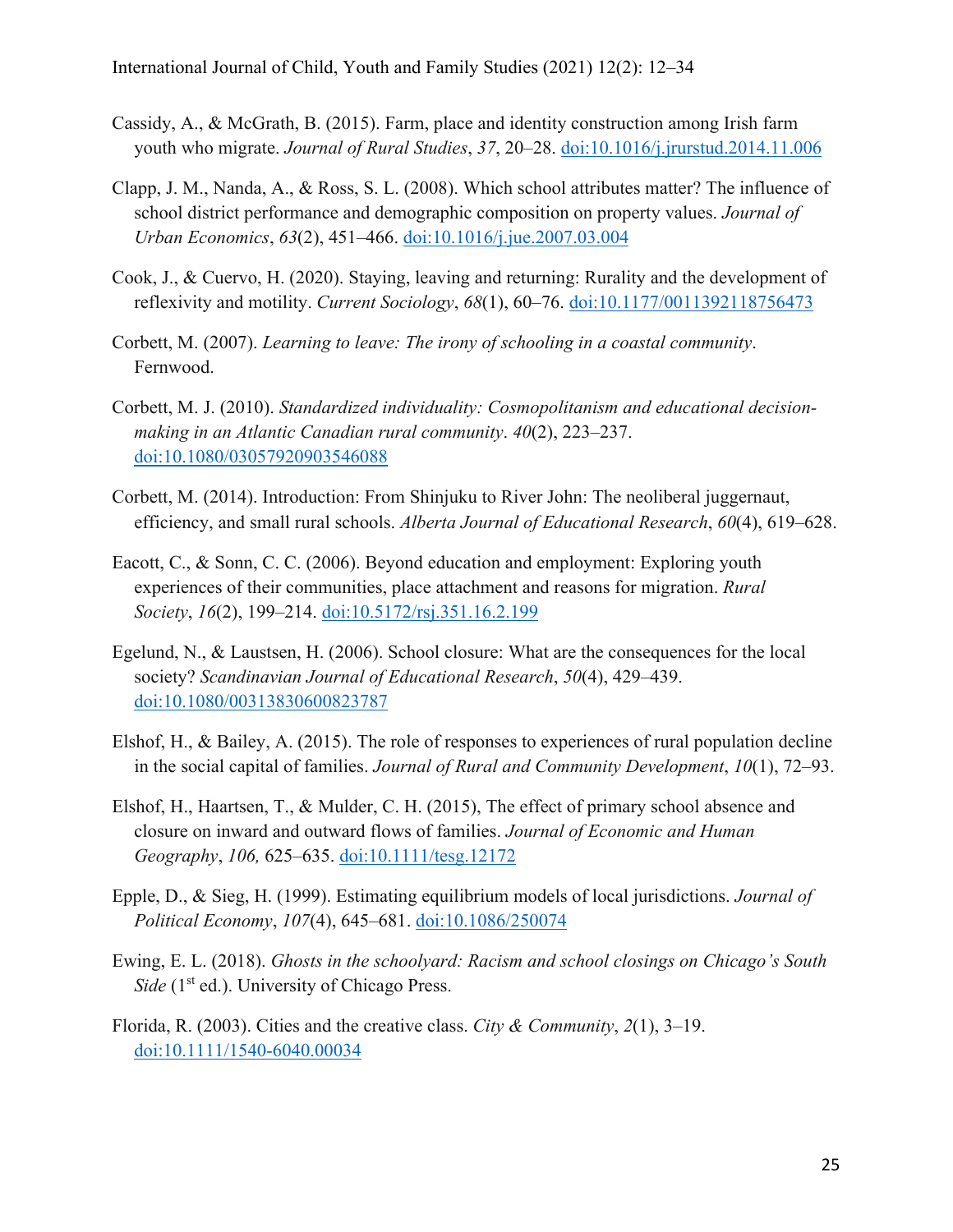- Foster, K. (2018). Habitat maintenance and local economic ethics in rural Atlantic Canada. *Canadian Review of Sociology/Revue Canadienne de Sociologie*, *55*(1), 67–85. doi:10.1111/cars.12179
- Frenette, M. (2002). Too far to go on? Distance to school and university participation (Catalogue no. 11F0019MIE — No. 191). Statistics Canada. https://www150.statcan.gc.ca/n1/en/catalogue/11F0019M2002191
- Geraghty, S. (2017). The rural effect on school closures and the limitations within the provincial policy framework [Master of Public Administration Major Research Paper, Western University]. https://ir.lib.uwo.ca/lgp-mrps/169
- Gehrke, S. R., Currans, K. M., & Clifton, K. J. (2019). Assessing the importance of housing, accessibility, and transportation characteristics on stated neighbourhood preference. *International Journal of Urban Sciences*, *23*(1), 49–66. doi:10.1080/12265934.2018.1436983
- Gollam, M. (2017, June 19). *How rural school closures are "ripping the heart out of the community"*. CBC. https://www.cbc.ca/news/canada/rural-school-closures-1.4157059
- Gramlich, E. M., & Rubinfeld, D. L. (1982). Micro estimates of public spending demand functions and tests of the Tiebout and median-voter hypotheses. *Journal of Political Economy*, *90*(3), 536–560. doi:10.1086/261073
- Halfacree, K. (2004). A utopian imagination in migration's *terra incognita*? Acknowledging the non‐economic worlds of migration decision‐making. *Population, Space and Place*, *10*(3), 239–253. doi:10.1002/psp.326
- Hallstrom, L. K. (2018). Rural governmentality in Alberta: A case study of neoliberalism in rural Canada. *Revue Gouvernance*, *15*(2), 27–49. doi:10.7202/1058087ar
- Harling-Stalker, L., & Phyne, J. (2014). The social impact of out-migration: A case study from rural and small town Nova Scotia, Canada. *Journal of Rural and Community Development*, *9*(3), 203–226.
- Hillier, C., Sano, Y., Zarifa, D., & Haan, M. (2020). Will they stay or will they go? Examining the brain drain in Canada's provincial north. *Canadian Review of Sociology/Revue canadienne de sociologie*, *57*(2), 174–196. doi:10.1111/cars.12276
- Howley, A., & Howley, C. (2006). Small schools and the pressure to consolidate. *Education Policy Analysis Archives/Archivos Analíticos de Políticas Educativas*, *14*. doi:10.14507/epaa.v14n10.2006
- Hoyt, W. H., & Rosenthal, S. S. (1997). Household location and Tiebout: Do families sort according to preferences for locational amenities? *Journal of Urban Economics*, *42*(2), 159– 178. doi:10.1006/juec.1996.2019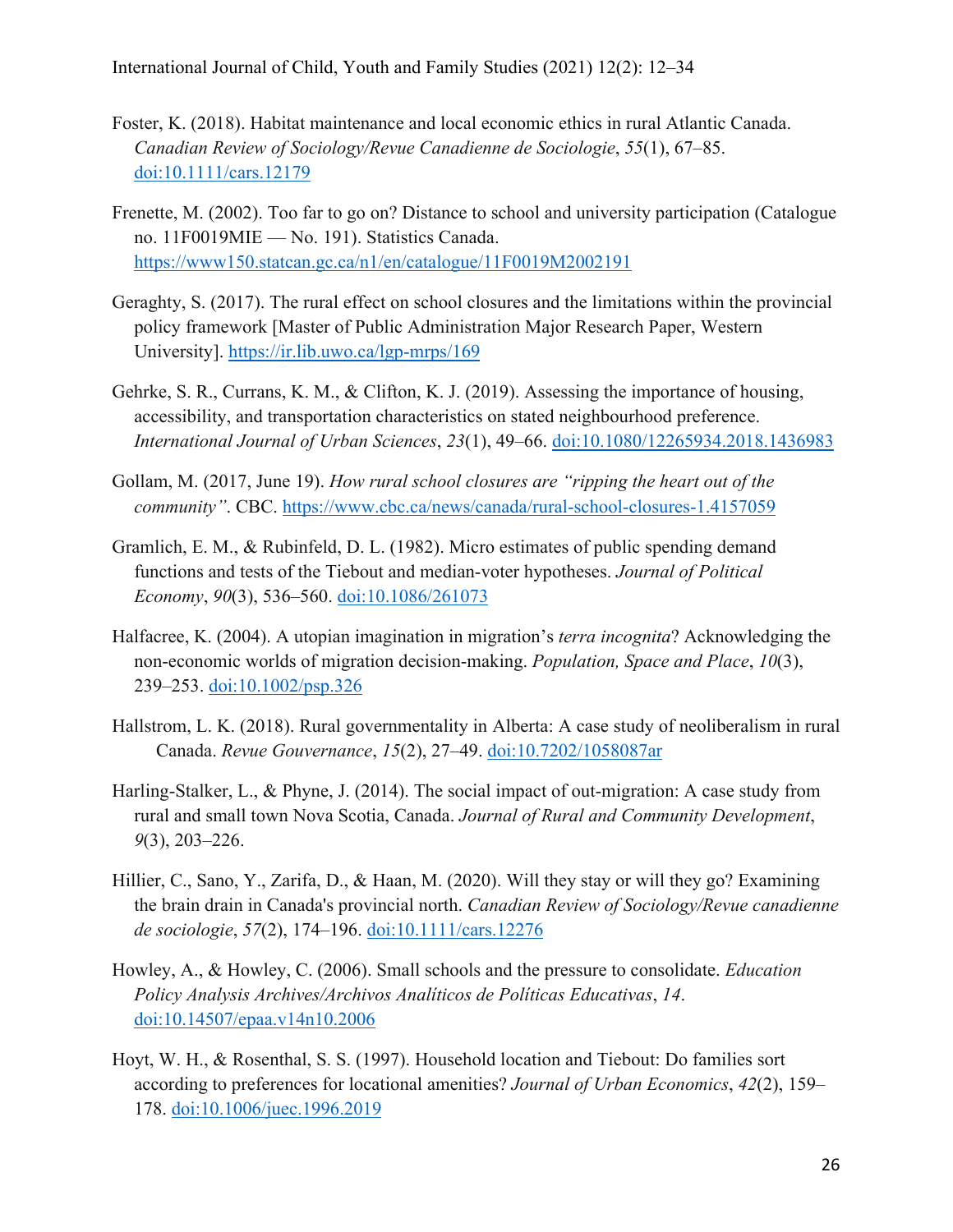- Huang, G. G., Cohen, M. P., Weng, S., & Zhang, F. (1996). Effect of high school programs on out-migration of rural youth [Technical report]. US Department of Education. https://files.eric.ed.gov/fulltext/ED405151.pdf
- Janning, M., & Volk, M. (2017). Where the heart is: Home space transitions for residential college students. *Children's Geographies*, *15*(4), 478–490. doi:10.1080/14733285.2016.1277183
- Kearns, R. A., Lewis, N., McCreanor, T., & Witten, K. (2009). 'The status quo is not an option': Community impacts of school closure in South Taranaki, New Zealand. *Journal of Rural Studies*, *25*(1), 131–140. doi:10.1016/j.jrurstud.2008.08.002
- Leyshon, M. (2008). The betweeness of being a rural youth: Inclusive and exclusive lifestyles. *Social & Cultural Geography*, *9*(1), 1–26. doi:10.1080/14649360701789535
- Looker, D. E., & Naylor, T. D. (2009). "At risk" of being rural? The experience of rural youth in a risk society. *Journal of Rural and Community Development*, *4*(2).
- Looker, E. D. (2010). Can I get there from here? Canadian rural-urban participation rates in postsecondary education. In R. Finnie, M. Frenette, R. E. Mueller, & A. Sweetman (Eds.), *Pursuing higher education in Canada: Economic, social and policy dimensions* (pp. 269– 292). McGill-Queen's University Press.
- Lyson, T. A. (2002). What does a school mean to a community? Assessing the social and economic benefits of schools to rural villages in New York. *Journal of Research in Rural Education*, *17*(3), 131–137.
- Malatest, R. A., & Associates. (2002). Rural youth migration: Exploring the reality behind the myths [ISBN 0-662-32978-3]. Government of Canada.
- Marques, J. L., Tufail, M., Wolf, J., & Madaleno, M. (2020). Population growth and the local provision of services: The role of primary schools in Portugal. *Population Research and Policy Review*, 1–27. doi:10.1007/s11113-020-09573-z
- McGranahan, D. A., Cromartie, J., & Wojan, T. R. (2010). *Nonmetropolitan outmigration counties: Some are poor, many are prosperous* (SSRN Scholarly Paper ID 1711309). Social Science Research Network. doi:10.2139/ssrn.1711309
- McMillan Lequieu, A. (2017). "We made the choice to stick it out": Negotiating a stable home in the rural, American Rust Belt. *Journal of Rural Studies*, *53*, 202–213. doi:10.1016/j.jrurstud.2017.04.005
- Morse, C., & Mudgett, J. (2017). Longing for landscape: Homesickness and place attachment among rural out-migrants in the 19th and 21st centuries. *Journal of Rural Studies*, *50*, 95–103. doi:10.1016/j.jrurstud.2017.01.002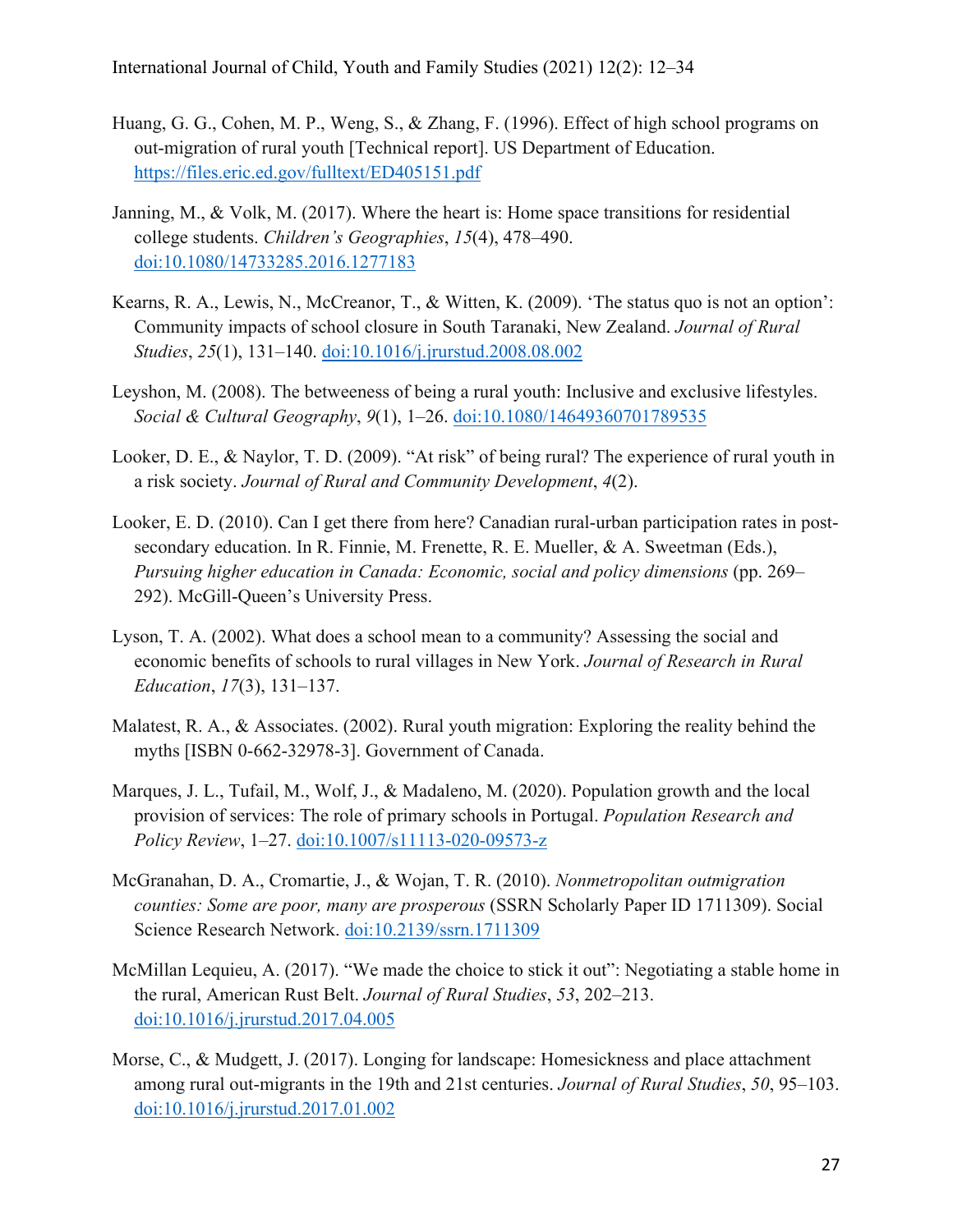- Myers, D., & Gearin, E. (2001). Current preferences and future demand for denser residential environments. *Housing Policy Debate*, *12*(4), 633–659. doi:10.1080/10511482.2001.9521422
- Ní Laoire, C. (2000). Conceptualising Irish rural youth migration: A biographical approach. *International Journal of Population Geography*, *6*(3), 229–243. doi:10.1002/1099- 1220(200005/06)6%3A3<229%3A%3AAID-IJPG185>3.0.CO%3B2-R
- Nugin, R. (2014). "I think that they should go. Let them see something". The context of rural youth's out-migration in post-socialist Estonia. *Journal of Rural Studies*, *34*, 51–64. doi:10.1016/j.jrurstud.2014.01.003
- Oncescu, J. (2014). The impact of a rural school's closure on community resiliency. *Leisure/Loisir*, *38*(1), 35–52. doi:10.1080/14927713.2014.932969
- Pedersen, H. D. (2018). Is out of sight out of mind? Place attachment among rural youth outmigrants. *Sociologia Ruralis*, *58*(3), 684–704. doi:10.1111/soru.12214
- Pedersen, H. D., & Gram, M. (2018). 'The brainy ones are leaving': The subtlety of (un)cool places through the eyes of rural youth. *Journal of Youth Studies*, *21*(5), 620–635. doi:10.1080/13676261.2017.1406071
- Peters, D. J. (2019). Community resiliency in declining small towns: Impact of population loss on quality of life over 20 years. *Rural Sociology*, *84*(4), 635–668. doi:10.1111/ruso.12261
- Power, N. G. (2017). (Re)constructing rurality through skilled trades training. *Discourse: Studies in the Cultural Politics of Education*, *38*(3), 445–458. doi:10.1080/01596306.2017.1306987
- Rérat, P. (2014). Highly qualified rural youth: Why do young graduates return to their home region? *Children's Geographies*, *12*(1), 70–86. doi:10.1080/14733285.2013.850849
- Rhode, P. W., & Strumpf, K. S. (2003). Assessing the importance of Tiebout sorting: Local heterogeneity from 1850 to 1990. *The American Economic Review*, *93*(5), 1648–1677. doi:10.1257/000282803322655482
- Rothstein, J. M. (2006). Good principals or good peers? Parental valuation of school characteristics, Tiebout equilibrium, and the incentive effects of competition among jurisdictions. *American Economic Review*, *96*(4), 1333–1350. doi:10.1257/aer.96.4.1333
- Schollie, B., Negropontes, D., Buan, E., & Litun, B. (2017). *Final report: Impact of schools on rural communities study*. Government of Alberta. https://open.alberta.ca/publications/9781460131374
- Seasons, M., Irwin, B., & Rappolt, R. (2017). *School closures and communities*. EdCan Network. https://www.edcan.ca/articles/school-closures-communities/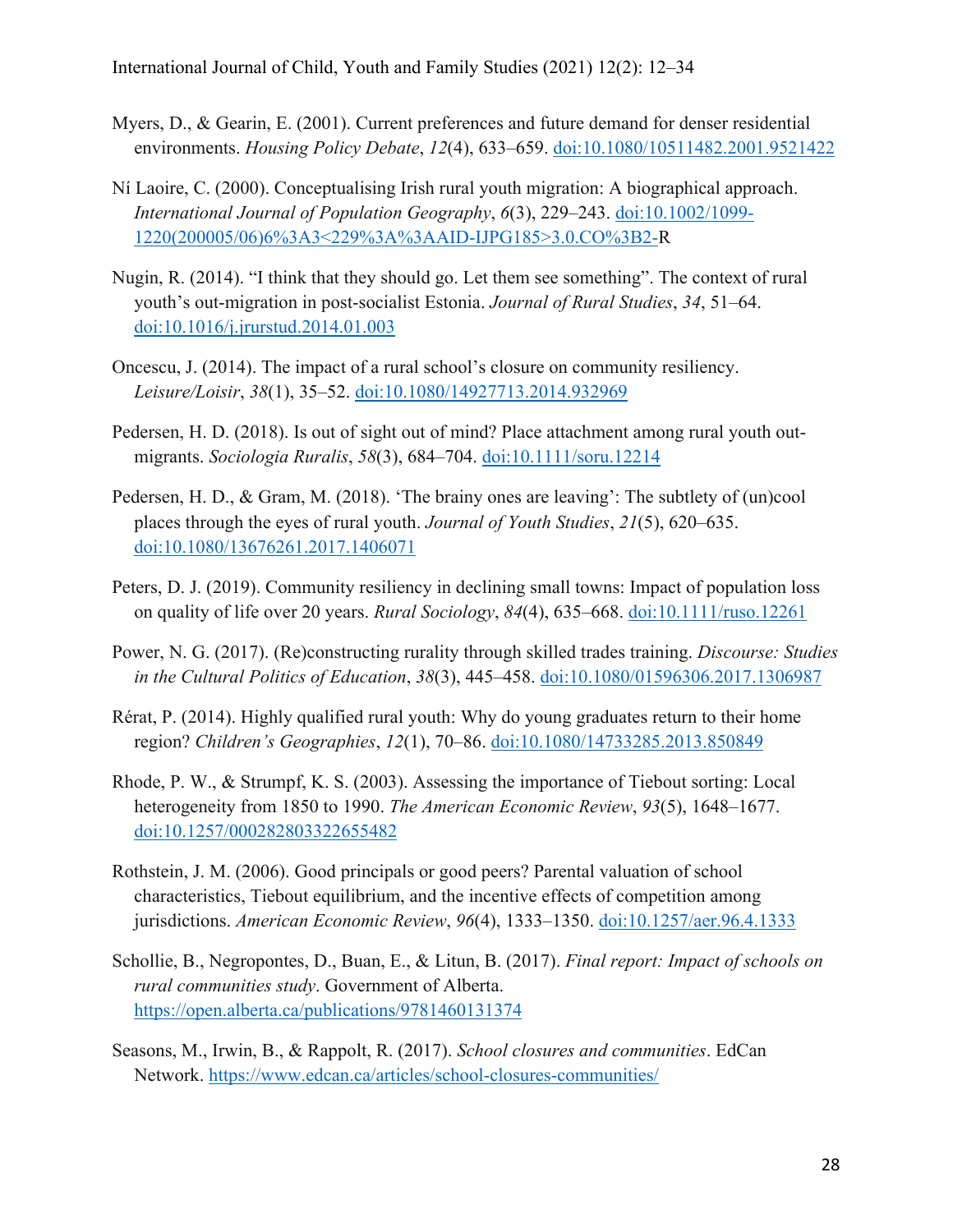- Sharp, E. H., Seaman, J., Tucker, C. J., Van Gundy, K. T., & Rebellon, C. J. (2020). Adolescents' future aspirations and expectations in the context of a shifting rural economy. *Journal of Youth and Adolescence*, *49*(2), 534–548. doi:10.1007/s10964-019-01152-6
- Sherman, J. (2014). Rural poverty: The Great Recession, rising unemployment, and the underutilized safety net. In C. Bailey, L. Jensen, & E. Ransom (Eds.), *Rural America in a Globalizing World: Problems and Prospects for the 2010s* (pp. 523–540). West Virginia University Press.
- Sherman, J., & Sage, R. (2011). Sending off all your good treasures: Rural schools, brain-drain, and community survival in the wake of economic collapse. *Journal of Research in Rural Education (Online)*, *26*(11), 1.
- Simões, F., Rocha, R., & Mateus, C. (2019). Beyond the prophecy success: How place attachment and future time perspective shape rural university students' intentions of returning to small islands. *Journal of Youth Studies*, *23*(7), 1–17. doi:10.1080/13676261.2019.1645312
- Smith, D. P., & Sage, J. (2014). The regional migration of young adults in England and Wales (2002–2008): A 'conveyor-belt' of population redistribution? *Children's Geographies*, *12*(1), 102–117. doi:10.1080/14733285.2013.850850
- Stockdale, A. (2004). Rural out-migration: Community consequences and individual migrant experiences. *Sociologia Ruralis*, *44*(2), 167–194. doi:10.1111/j.1467-9523.2004.00269.x
- Stockdale, A., & Catney, G. (2014). A life course perspective on urban– rural migration: The importance of the local context. *Population, Space and Place*, *20*(1), 83–98. doi:10.1002/psp.1758
- Šūpule, I., & Søholt, S. (2019). Rural municipalities and change in local school structure: Comparing room for manoeuvre among rural municipalities in Latvia and Norway. *Scandinavian Journal of Educational Research*, *63*(7), 1070–1085. doi:10.1080/00313831.2018.1476916
- Tetanish, R. (2013, March 4). *Parents make case for keeping Maitland school open.* Truro News. http://www.trurodaily.com/news/local/parents-make-case-for-keeping-maitland-school-open-143973/
- Tiebout, C. M. (1956). A pure theory of local expenditures. *Journal of Political Economy*, *64*(5), 416–424.
- Tieken, M. C. (2014). *Why rural schools matter*. University of North Carolina Press.
- Walsh, D. (2009). *Young women on the move: Gender, migration patterns and the construction of rural space in Newfoundland, Canada* [Doctoral dissertation, Memorial University of Newfoundland]. https://research.library.mun.ca/9378/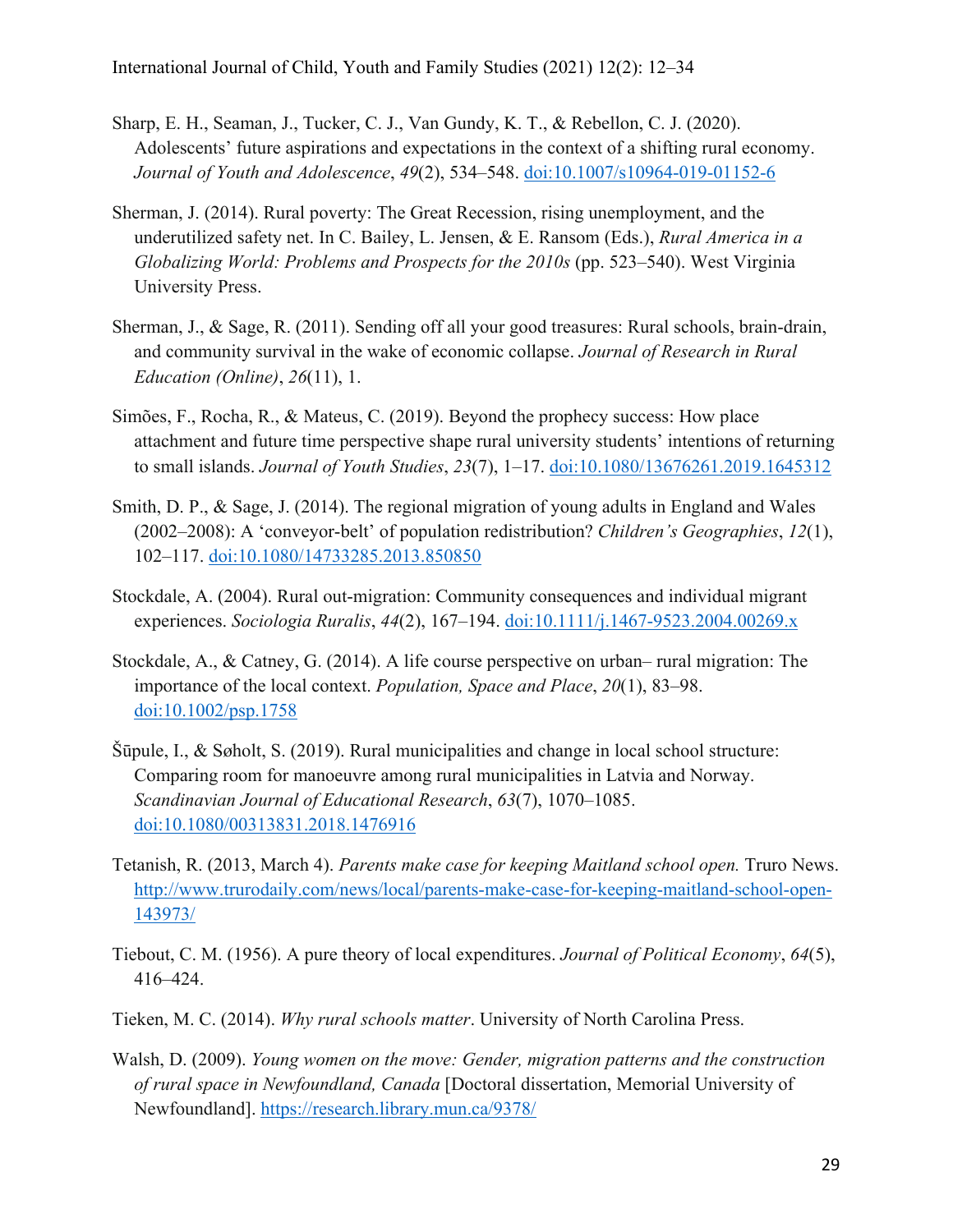International Journal of Child, Youth and Family Studies (2021) 12(2): 12–34

- Walsh, D. (2013). High mobility among young rural Canadian women. *Norsk Geografisk Tidsskrift-Norwegian Journal of Geography*, *67*(5), 304–311. doi:10.1080/00291951.2013.847484
- Wiborg, A. (2004). Place, nature and migration: Students' attachment to their rural home places. *Sociologia Ruralis*, *44*(4), 416–432. doi:10.1111/j.1467-9523.2004.00284.x
- Wulff, M., Carter, T., Vineberg, R., & Ward, S. (2008). Attracting new arrivals to smaller cities and rural communities: Findings from Australia, Canada and New Zealand [Introduction to special issue]. *Journal of International Migration and Integration/Revue de l'integration et de la migration internationale, 9*(2), 119–124. doi:10.1007/s12134-008-0048-x
- Zarifa, D., Hango, D., & Pizarro Milian, R. (2018). Proximity, prosperity, and participation: Examining access to postsecondary education among youth in Canada's provincial north. *Rural Sociology, 83*, 270–314. doi:10.1111/ruso.12183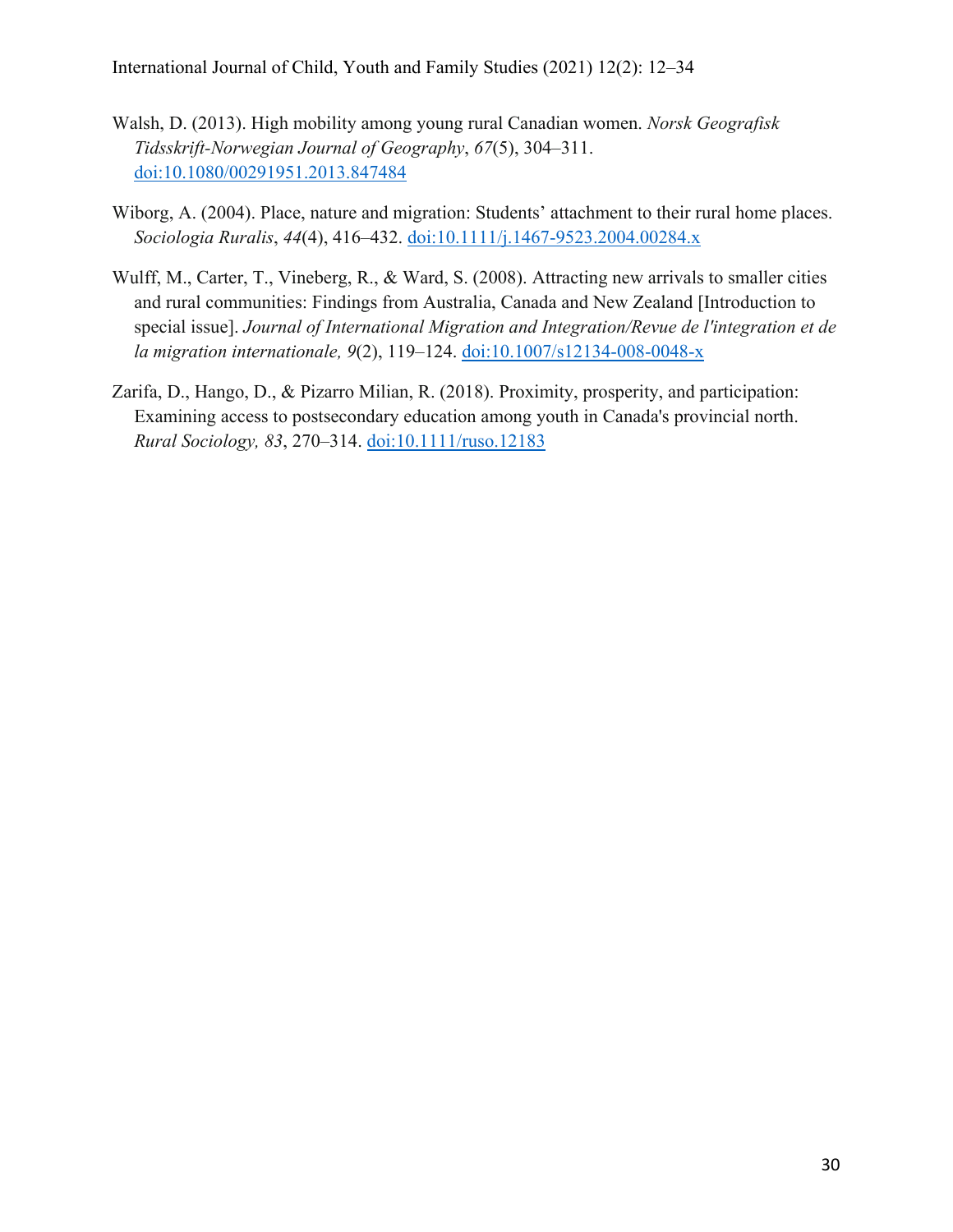## **Appendix**

**Note:** Highlighted rows in Tables 1 to 4 are the source of the data for Figures 1 to 4 in the article.

Table 1. Communities<sup>1</sup> Classified by Percent Change in Number of Children Who Were 0–4 Years *in 2011 and 5–9 years in 2016 and by Degree of Remoteness to an Elementary School.*

|                                       | Index of remoteness to an elementary school <sup>2</sup> |                |                |              |                |           |                           |  |  |
|---------------------------------------|----------------------------------------------------------|----------------|----------------|--------------|----------------|-----------|---------------------------|--|--|
|                                       | School                                                   |                |                |              |                |           |                           |  |  |
| Percent change in number              | Higher                                                   | $0.739$ to     | $0.691$ to     | $0.633$ to   | Lower          | exists in | All census                |  |  |
| of residents age 0-4 in 2011          | (>0.795)                                                 | 0.795          | 0.738          | 0.690        | (<0.633)       | community | subdivisions <sup>1</sup> |  |  |
| to age 5-9 in 2016                    | Number of census subdivisions <sup>1</sup>               |                |                |              |                |           |                           |  |  |
| Decline more than -1.1%               | 33                                                       | 45             | 47             | 41           | 52             | 547       | 765                       |  |  |
| Population decline (subtotal)         | 33                                                       | 45             | 47             | 41           | 52             | 547       | 765                       |  |  |
| No change <sup>3</sup>                | 104                                                      | 122            | 114            | 93           | 81             | 433       | 947                       |  |  |
| <b>Population increase (subtotal)</b> | 35                                                       | 59             | 90             | 107          | 125            | 1,473     | 1,889                     |  |  |
| 1% to 9.9%                            | $\overline{c}$                                           | 3              | 6              | 7            | 20             | 465       | 503                       |  |  |
| 10% to 19.9%                          | 6                                                        | 11             | 22             | 26           | 29             | 480       | 574                       |  |  |
| 20% to 29.9%                          | 8                                                        | 17             | 19             | 30           | 28             | 272       | 374                       |  |  |
| 30% to 39.9%                          | 8                                                        | 6              | 16             | 22           | 22             | 122       | 196                       |  |  |
| 40% or more                           | 11                                                       | 22             | 27             | 22           | 26             | 134       | 242                       |  |  |
| All census subdivisions <sup>1</sup>  | 172                                                      | 226            | 251            | 241          | 258            | 2,453     | 3,601                     |  |  |
|                                       | Row percent                                              |                |                |              |                |           |                           |  |  |
| Decline more than -1.1%               | $\overline{4}$                                           | 6              | 6              | 5            | $\overline{7}$ | 72        | 100                       |  |  |
| <b>Population decline (subtotal)</b>  | 4                                                        | 6              | 6              | 5            | 7              | 72        | 100                       |  |  |
| No change <sup>3</sup>                | 11                                                       | 13             | 12             | 10           | 9              | 46        | 100                       |  |  |
| <b>Population increase (subtotal)</b> | $\overline{2}$                                           | 3              | 5              | 6            | 7              | 78        | 100                       |  |  |
| 1% to 9.9%                            | $\boldsymbol{0}$                                         | $\mathbf{1}$   | $\mathbf{1}$   | $\mathbf{1}$ | 4              | 92        | 100                       |  |  |
| 10% to 19.9%                          | 1                                                        | $\overline{2}$ | 4              | 5            | 5              | 84        | 100                       |  |  |
| 20% to 29.9%                          | $\overline{c}$                                           | 5              | 5              | 8            | 7              | 73        | 100                       |  |  |
| 30% to 39.9%                          | 4                                                        | 3              | 8              | 11           | 11             | 62        | 100                       |  |  |
| 40% or more                           | 5                                                        | 9              | 11             | 9            | 11             | 55        | 100                       |  |  |
| All census subdivisions <sup>1</sup>  | 5                                                        | 6              | 7              | 7            | 7              | 68        | 100                       |  |  |
|                                       | Column percent                                           |                |                |              |                |           |                           |  |  |
| Decline more than -1.1%               | 19                                                       | 20             | 19             | 17           | 20             | 22        | 21                        |  |  |
| <b>Population decline (subtotal)</b>  | 19                                                       | 20             | 19             | 17           | 20             | 22        | 21                        |  |  |
| No change <sup>3</sup>                | 60                                                       | 54             | 45             | 39           | 31             | 18        | 26                        |  |  |
| <b>Population increase (subtotal)</b> | 20                                                       | 26             | 36             | 44           | 48             | 60        | 52                        |  |  |
| 1% to 9.9%                            | $\mathbf{1}$                                             | 1              | $\overline{c}$ | 3            | 8              | 19        | 14                        |  |  |
| 10% to 19.9%                          | 3                                                        | 5              | 9              | 11           | 11             | 20        | 16                        |  |  |
| 20% to 29.9%                          | 5                                                        | 8              | 8              | 12           | 11             | 11        | 10                        |  |  |
| 30% to 39.9%                          | 5                                                        | 3              | 6              | 9            | 9              | 5         | 5                         |  |  |
| 40% or more                           | 6                                                        | 10             | 11             | 9            | 10             | 5         | 7                         |  |  |
| All census subdivisions <sup>1</sup>  | 100                                                      | 100            | 100            | 100          | 100            | 100       | 100                       |  |  |

1. In this table, a "community" is a census subdivision (CSD). A CSD is the general term for incorporated towns and municipalities (as determined by provincial/territorial legislation) or areas treated as equivalents for statistical purposes (e.g., Indian reserves, Indian settlements and unorganized territories). In this table, Indian Reserves are not included and CSDs with no individuals in 2011 or 2016 in the target age groups are excluded. Also excluded are some municipalities in Manitoba without consistent data in 2011 and 2016 due to amalgamations in 2015.

2. The index of remoteness was provided by Statistics Canada's Centre for Special Business Projects.

3. "No change" includes (a) CSDs with  $a \pm 1\%$  change in the number of children in the designated age cohort in the CSD from 2001 to 2016 and (b) CSDs with less than 10 children in 2011 and less than 15 in 2016, in order to avoid distortion of the calculated percent change based on such small numbers.

Source: Statistics Canada, Census of Population, 2011 and 2016.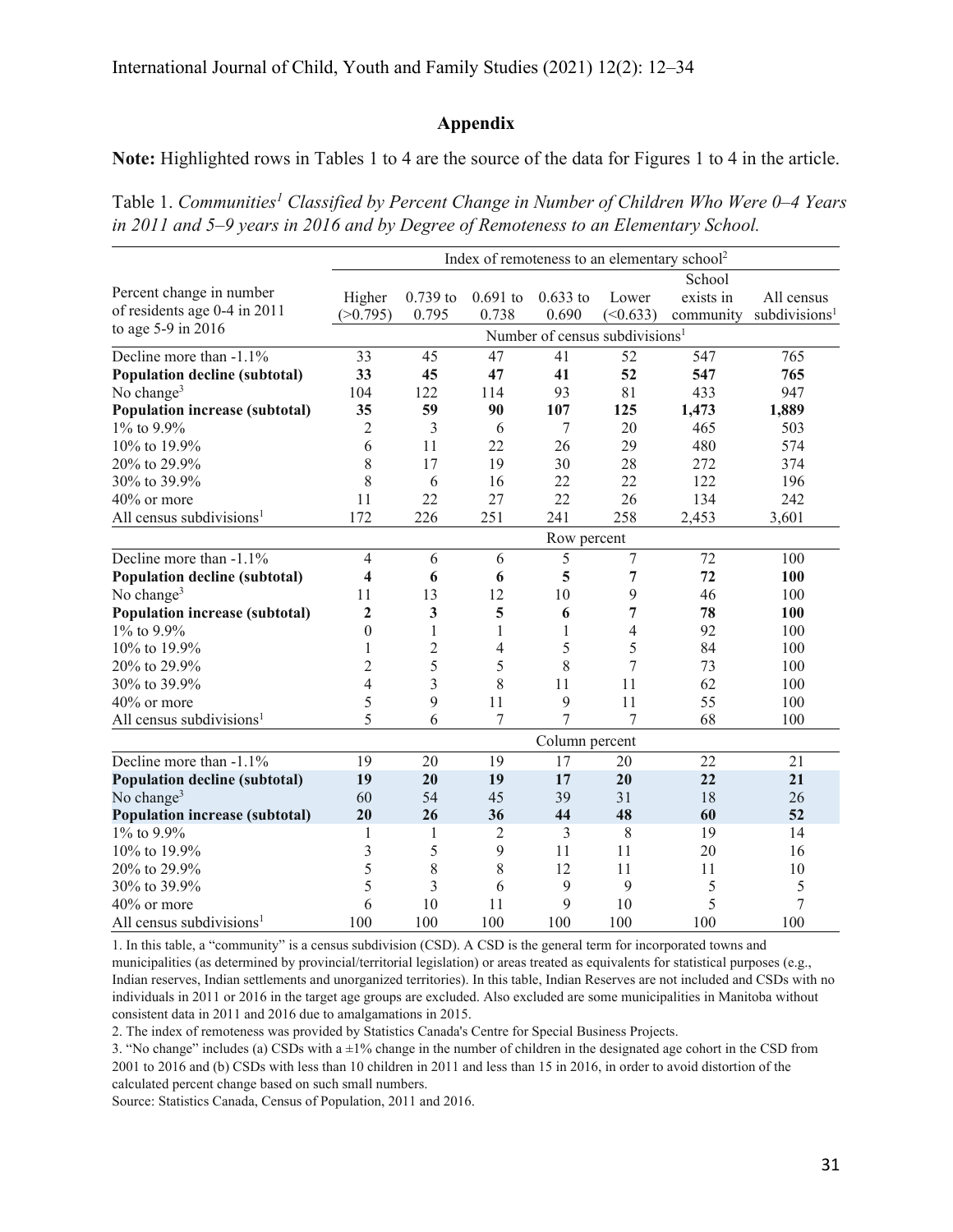|                                       | Index of remoteness <sup>2</sup> to an elementary school |                         |                         |                |                |           |                           |  |  |
|---------------------------------------|----------------------------------------------------------|-------------------------|-------------------------|----------------|----------------|-----------|---------------------------|--|--|
|                                       | School                                                   |                         |                         |                |                |           |                           |  |  |
| Percent change in number of           | Higher                                                   | $0.739$ to              | $0.691$ to              | $0.633$ to     | Lower          | exists in | All census                |  |  |
| residents age 5-9 in 2011 to age      | (>0.795)                                                 | 0.795                   | 0.738                   | 0.690          | (<0.633)       | community | subdivisions <sup>1</sup> |  |  |
| 10-14 in 2016                         | Number of census subdivisions <sup>1</sup>               |                         |                         |                |                |           |                           |  |  |
| Decline more than -20%                | 26                                                       | 25                      | 37                      | 23             | 21             | 158       | 290                       |  |  |
| -20% to -10.1%                        | 13                                                       | 10                      | $\mathbf{9}$            | 20             | 25             | 248       | 325                       |  |  |
| $-10\%$ to $-1.1\%$                   |                                                          | 6                       | 15                      | 11             | 12             | 273       | 317                       |  |  |
| <b>Population decline (subtotal)</b>  | 39                                                       | 41                      | 61                      | 54             | 58             | 679       | 932                       |  |  |
| No change <sup>3</sup>                | 101                                                      | 118                     | 112                     | 113            | 94             | 515       | 1,053                     |  |  |
| <b>Population increase (subtotal)</b> | 32                                                       | 61                      | 71                      | 74             | 109            | 1,254     | 1,601                     |  |  |
| 1% to 7.9%                            | $\overline{2}$                                           | $\mathbf{1}$            | $\tau$                  | 7              | 17             | 449       | 483                       |  |  |
| 8% to 14.9%                           | 5                                                        | $\overline{7}$          | 15                      | 15             | 28             | 386       | 456                       |  |  |
| 15% to 24.9%                          | 10                                                       | 14                      | 12                      | 13             | 22             | 228       | 299                       |  |  |
| 25% or more                           | 15                                                       | 39                      | 37                      | 39             | 42             | 191       | 363                       |  |  |
| All census subdivisions <sup>1</sup>  | 172                                                      | 220                     | 244                     | 241            | 261            | 2,448     | 3,586                     |  |  |
|                                       | Row percent                                              |                         |                         |                |                |           |                           |  |  |
| Decline more than -20%                | 9                                                        | 9                       | 13                      | 8              | $\tau$         | 54        | 100                       |  |  |
| $-20\%$ to $-10.1\%$                  | 4                                                        | 3                       | 3                       | 6              | $\,$ 8 $\,$    | 76        | 100                       |  |  |
| $-10\%$ to $-1.1\%$                   | $\theta$                                                 | $\overline{2}$          | 5                       | 3              | $\overline{4}$ | 86        | 100                       |  |  |
| <b>Population decline (subtotal)</b>  | $\overline{\mathbf{4}}$                                  | $\overline{\mathbf{4}}$ | 7                       | 6              | 6              | 73        | 100                       |  |  |
| No change <sup>3</sup>                | 10                                                       | 11                      | 11                      | 11             | 9              | 49        | 100                       |  |  |
| <b>Population increase (subtotal)</b> | $\mathbf{2}$                                             | 4                       | $\overline{\mathbf{4}}$ | 5              | 7              | 78        | 100                       |  |  |
| 1% to 7.9%                            | $\theta$                                                 | $\theta$                | 1                       | 1              | 4              | 93        | 100                       |  |  |
| 8% to 14.9%                           | 1                                                        | $\overline{2}$          | 3                       | 3              | 6              | 85        | 100                       |  |  |
| 15% to 24.9%                          | 3                                                        | 5                       | $\overline{4}$          | $\overline{4}$ | $\tau$         | 76        | 100                       |  |  |
| 25% or more                           | 4                                                        | 11                      | 10                      | 11             | 12             | 53        | 100                       |  |  |
| All census subdivisions <sup>1</sup>  | 5                                                        | 6                       | 7                       | 7              | 7              | 68        | 100                       |  |  |
|                                       | Column percent                                           |                         |                         |                |                |           |                           |  |  |
| Decline more than -20%                | $\overline{15}$                                          | 11                      | 15                      | 10             | 8              | 6         | 8                         |  |  |
| -20% to -10.1%                        | 8                                                        | 5                       | $\overline{4}$          | 8              | 10             | 10        | 9                         |  |  |
| $-10\%$ to $-1.1\%$                   | $\boldsymbol{0}$                                         | $\overline{3}$          | 6                       | 5              | 5              | 11        | 9                         |  |  |
| <b>Population decline (subtotal)</b>  | 23                                                       | 19                      | 25                      | 22             | 22             | 28        | 26                        |  |  |
| No change <sup>3</sup>                | 59                                                       | 54                      | 46                      | 47             | 36             | 21        | 29                        |  |  |
| <b>Population increase (subtotal)</b> | 19                                                       | 28                      | 29                      | 31             | 42             | 51        | 45                        |  |  |
| 1% to 7.9%                            | 1                                                        | $\boldsymbol{0}$        | 3                       | 3              | 7              | 18        | 13                        |  |  |
| 8% to 14.9%                           | 3                                                        | $\overline{3}$          | 6                       | 6              | 11             | 16        | 13                        |  |  |
| 15% to 24.9%                          | 6                                                        | 6                       | 5                       | 5              | 8              | 9         | 8                         |  |  |
| 25% or more                           | 9                                                        | 18                      | 15                      | 16             | 16             | 8         | 10                        |  |  |
| All census subdivisions <sup>1</sup>  | 100                                                      | 100                     | 100                     | 100            | 100            | 100       | 100                       |  |  |

Table 2. Communities<sup>1</sup> Classified by Percent Change in Number Of Children Who Were 5–9 Years *in 2011 and 10–14 Years in 2016 and by Degree of Remoteness to an Elementary School.*

1. In this table, a "community" is a census subdivision (CSD). A CSD is the general term for incorporated towns and municipalities (as determined by provincial/territorial legislation) or areas treated as equivalents for statistical purposes (e.g., Indian reserves, Indian settlements and unorganized territories). In this table, Indian Reserves are not included and CSDs with no individuals in 2011 or 2016 in the target age groups are excluded. Also excluded are some municipalities in Manitoba without consistent data in 2011 and 2016 due to amalgamations in 2015. 2. The index of remoteness was provided by Statistics Canada's Centre for Special Business Projects.

3. "No change" includes (a) CSDs with a  $\pm 1\%$  change in the number of children in the designated age cohort in the CSD from 2001 to 2016 and (b) CSDs with less than 10 children in 2011 and less than 15 in 2016, in order to avoid distortion of the calculated percent change based on such small numbers.

Source: Statistics Canada, Census of Population, 2011 and 2016.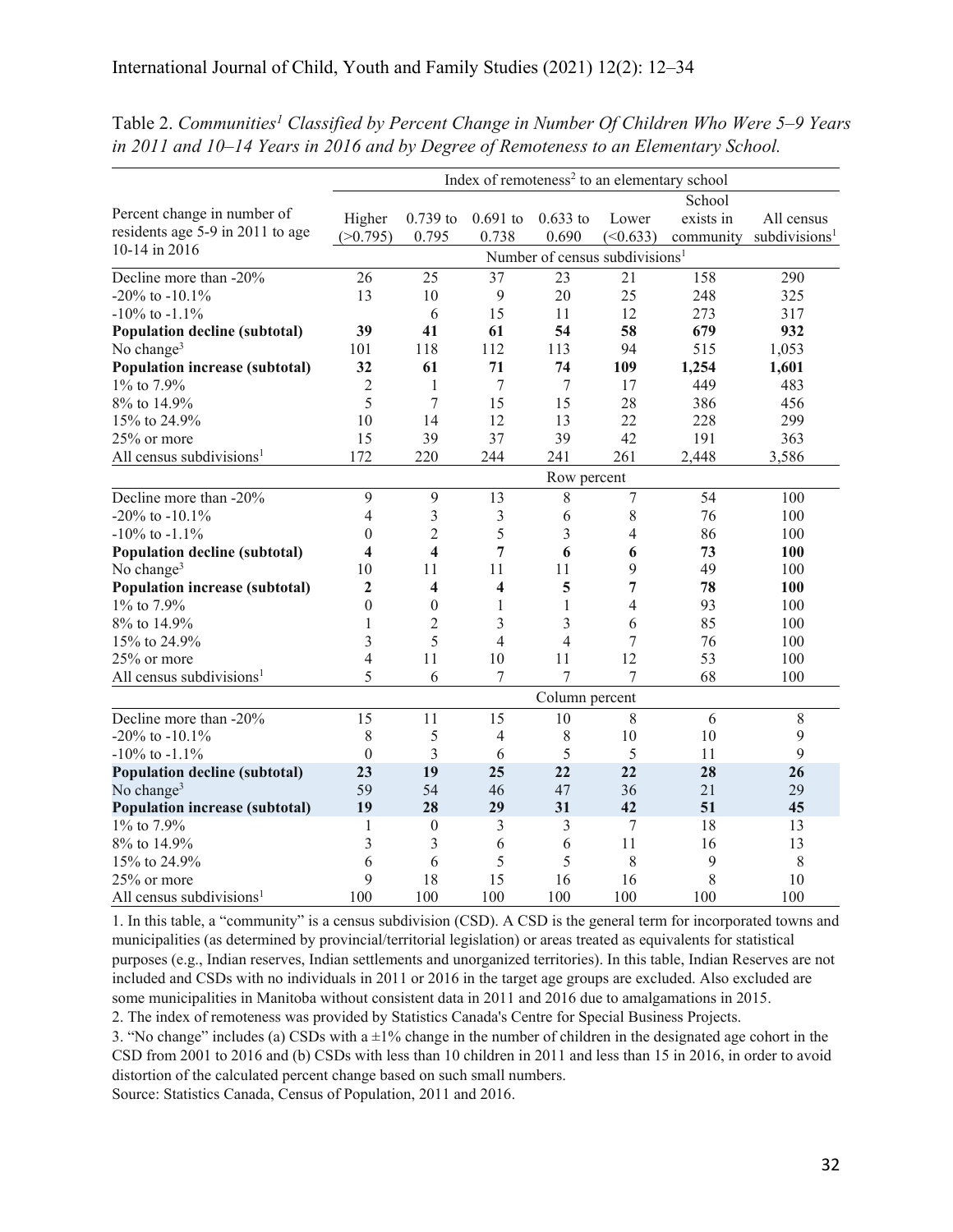|                                       | Index of remoteness <sup>2</sup> to a secondary school |            |                  |            |          |           |                           |  |  |
|---------------------------------------|--------------------------------------------------------|------------|------------------|------------|----------|-----------|---------------------------|--|--|
|                                       | School                                                 |            |                  |            |          |           |                           |  |  |
| Percent change in number of           | Higher                                                 | $0.810$ to | $0.776$ to       | $0.729$ to | Lower    | exists in | All census                |  |  |
| residents age 5-9 in 2011 to age      | (>0.850)                                               | 0.850      | 0.809            | 0.775      | (<0.729) | community | subdivisions <sup>1</sup> |  |  |
| 10-14 in 2016                         | Number of census subdivisions <sup>1</sup>             |            |                  |            |          |           |                           |  |  |
| Decline more than $-20\%$             | 46                                                     | 44         | 34               | 35         | 26       | 104       | 289                       |  |  |
| $-20\%$ to $-10.1\%$                  | 42                                                     | 46         | 29               | 33         | 36       | 139       | 325                       |  |  |
| $-10\%$ to $-1.1\%$                   | 11                                                     | 34         | 29               | 33         | 25       | 185       | 317                       |  |  |
| Population decline (subtotal)         | 99                                                     | 124        | 92               | 101        | 87       | 428       | 931                       |  |  |
| No change <sup>3</sup>                | 156                                                    | 153        | 136              | 150        | 146      | 312       | 1,053                     |  |  |
| <b>Population increase (subtotal)</b> | 85                                                     | 124        | 172              | 159        | 173      | 888       | 1,601                     |  |  |
| 1% to 7.9%                            | 11                                                     | 26         | 38               | 32         | 30       | 346       | 483                       |  |  |
| 8% to 14.9%                           | 17                                                     | 26         | 49               | 45         | 49       | 270       | 456                       |  |  |
| 15% to 24.9%                          | 20                                                     | 24         | 36               | 34         | 34       | 151       | 299                       |  |  |
| 25% or more                           | 37                                                     | 48         | 49               | 48         | 60       | 121       | 363                       |  |  |
| All census subdivisions <sup>1</sup>  | 340                                                    | 401        | 400              | 410        | 406      | 1,628     | 3,585                     |  |  |
|                                       | Row percent                                            |            |                  |            |          |           |                           |  |  |
| Decline more than -20%                | 16                                                     | 15         | 12               | 12         | 9        | 36        | 100                       |  |  |
| $-20\%$ to $-10.1\%$                  | 13                                                     | 14         | 9                | 10         | 11       | 43        | 100                       |  |  |
| $-10\%$ to $-1.1\%$                   | $\mathfrak{Z}$                                         | 11         | 9                | 10         | 8        | 58        | 100                       |  |  |
| <b>Population decline (subtotal)</b>  | 11                                                     | 13         | 10               | 11         | 9        | 46        | 100                       |  |  |
| No change <sup>3</sup>                | 15                                                     | 15         | 13               | 14         | 14       | 30        | 100                       |  |  |
| <b>Population increase (subtotal)</b> | 5                                                      | 8          | 11               | 10         | 11       | 55        | 100                       |  |  |
| 1% to 7.9%                            | $\overline{2}$                                         | 5          | 8                | 7          | 6        | 72        | 100                       |  |  |
| 8% to 14.9%                           | $\overline{4}$                                         | 6          | 11               | 10         | 11       | 59        | 100                       |  |  |
| 15% to 24.9%                          | $\tau$                                                 | 8          | 12               | 11         | 11       | 51        | 100                       |  |  |
| 25% or more                           | 10                                                     | 13         | 13               | 13         | 17       | 33        | 100                       |  |  |
| All census subdivisions <sup>1</sup>  | 9                                                      | 11         | 11               | 11         | 11       | 45        | 100                       |  |  |
|                                       | Column percent                                         |            |                  |            |          |           |                           |  |  |
| Decline more than -20%                | 14                                                     | 11         | 9                | 9          | 6        | 6         | $\,8\,$                   |  |  |
| -20% to -10.1%                        | 12                                                     | 11         | $\boldsymbol{7}$ | 8          | 9        | 9         | 9                         |  |  |
| $-10\%$ to $-1.1\%$                   | $\mathfrak{Z}$                                         | 8          | 7                | 8          | 6        | 11        | 9                         |  |  |
| <b>Population decline (subtotal)</b>  | 29                                                     | 31         | 23               | 25         | 21       | 26        | 26                        |  |  |
| No change <sup>3</sup>                | 46                                                     | 38         | 34               | 37         | 36       | 19        | 29                        |  |  |
| <b>Population increase (subtotal)</b> | 25                                                     | 31         | 43               | 39         | 43       | 55        | 45                        |  |  |
| 1% to 7.9%                            | 3                                                      | 6          | 10               | $\,8\,$    | 7        | 21        | 13                        |  |  |
| 8% to 14.9%                           | 5                                                      | 6          | 12               | 11         | 12       | 17        | 13                        |  |  |
| 15% to 24.9%                          | 6                                                      | 6          | 9                | 8          | 8        | 9         | 8                         |  |  |
| 25% or more                           | 11                                                     | 12         | 12               | 12         | 15       | 7         | 10                        |  |  |
| All census subdivisions <sup>1</sup>  | 100                                                    | 100        | 100              | 100        | 100      | 100       | 100                       |  |  |

Table 3. Communities<sup>1</sup> Classified by Percent Change in Number of Children Who Were 5–9 *Years in 2011 and 10–14 Years in 2016 and by Degree of Remoteness to a Secondary School.*

1. In this table, a "community" is a census subdivision (CSD). A CSD is the general term for incorporated towns and municipalities (as determined by provincial/territorial legislation) or areas treated as equivalents for statistical purposes (e.g., Indian reserves, Indian settlements and unorganized territories). In this table, Indian Reserves are not included and CSDs with no individuals in 2011 or 2016 in the target age groups are excluded. Also excluded are some municipalities in Manitoba without consistent data in 2011 and 2016 due to amalgamations in 2015. 2. The index of remoteness was provided by Statistics Canada's Centre for Special Business Projects.

3. "No change" includes (a) CSDs with a  $\pm 1\%$  change in the number of children in the designated age cohort in the CSD from 2001 to 2016 and (b) CSDs with less than 10 children in 2011 and less than 15 in 2016, in order to avoid distortion of the calculated percent change based on such small numbers. Source: Statistics Canada, Census of Population, 2011 and 2016.